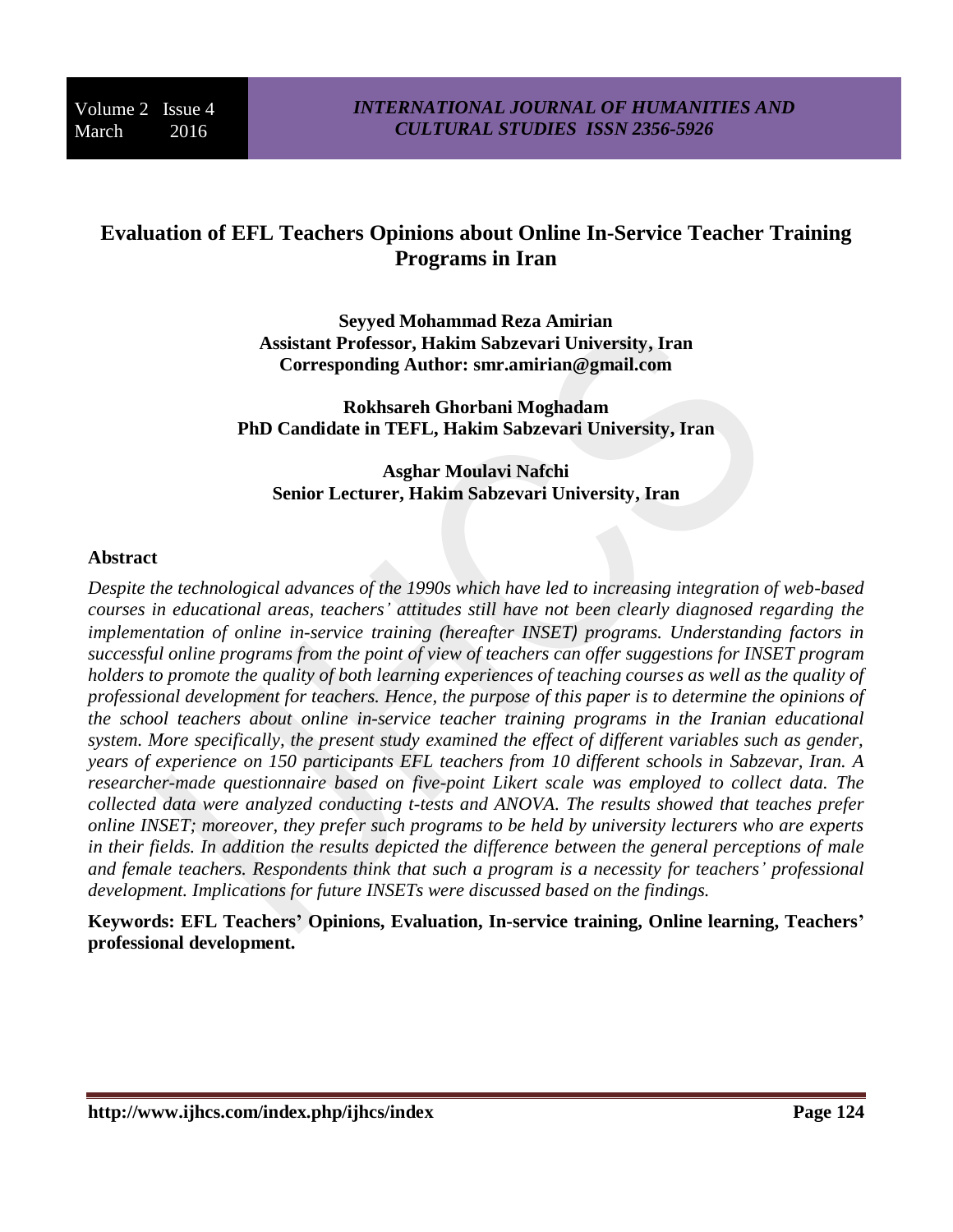### **1. Introduction**

A glimpse at review of literature depicts that many countries consider in-service training (hereafter INSET) programs as significant for teacher professionalism since such programs play a major role in increasing the quality of education. These programs focus on creating a change in the teachers' behavior after they start their profession. Such programs provide a life-long support for teachers. Teachers usually participate in INSET programs after their initial education to boost their efficiency and professional development. In other words, INSET programs are either means for some teachers to keep in touch with the recent developments in their respective field, or for some others an opportunity to refresh and broaden their previous knowledge as well as their teaching skills practice and management ability to cope with the problems in future. Teacher education programs can function as an important link between a nation's institutions of higher learning and the public they are designed to serve (Shahmohammadi, 2012).

Moreover, INSET creates an atmosphere of sharing. In such programs, trainees share and discuss their problems and experiences to find practical solutions or bring about new ideas with academic help from trainers (Turhan & Arıkan, 2009). Given that there has been transit from the traditional stage to the industrial stage, continuous trend of changes in different aspects of social life, considerable development in different sciences and technologies, technological advancement with their impacts on service areas of institutes and educational organizations, training and improving human resources of organizations are felt to be imperative. Given the abovementioned remarks, there is a need to discover and develop more effective ways of preparing teacher education programs at all levels to meet the challenges of a changing society.

There are dozens of studies on teacher education programs evaluation conducted both inside and outside Iran. Literature in this field indicates that in the process of evaluation researchers have focused on the content, social skills instruction, teachers' beliefs, and administration as different dimensions. Shahmohammadi (2012) examined the state of pre-service and in-service programs for teachers in Iran especially with the purposes of finding out the aims of in-service programs, their organization, nature of curriculum, the methods of teaching, and techniques of evaluation, educational agencies involved in this program, and their strengths and weaknesses. A questionnaire was used to collect data from the target group. The results reported that recent changes towards student centered learning and qualitative assessment have brought teaching closer to the ideal status.

Another study carried out by Birjandi & Derakhshan Hesari (2010) in Iran, displayed that most teachers were not satisfied with the in-service program; they believed that the program cannot boost their proficiency level. Although these studies provide some information regarding evaluation programs' in terms of their efficiency and deficiency, there is scant research on how teacher education programs should be administered. It would be beneficial to assess and review both the teachers and the students-teachers' attitudes towards online INSET. Therefore, the present study tries to examine the perceptions and opinions of novice and experienced EFL teachers about online teacher education programs. The findings can potentially have implications for program holders and educators in charge of teacher training classes.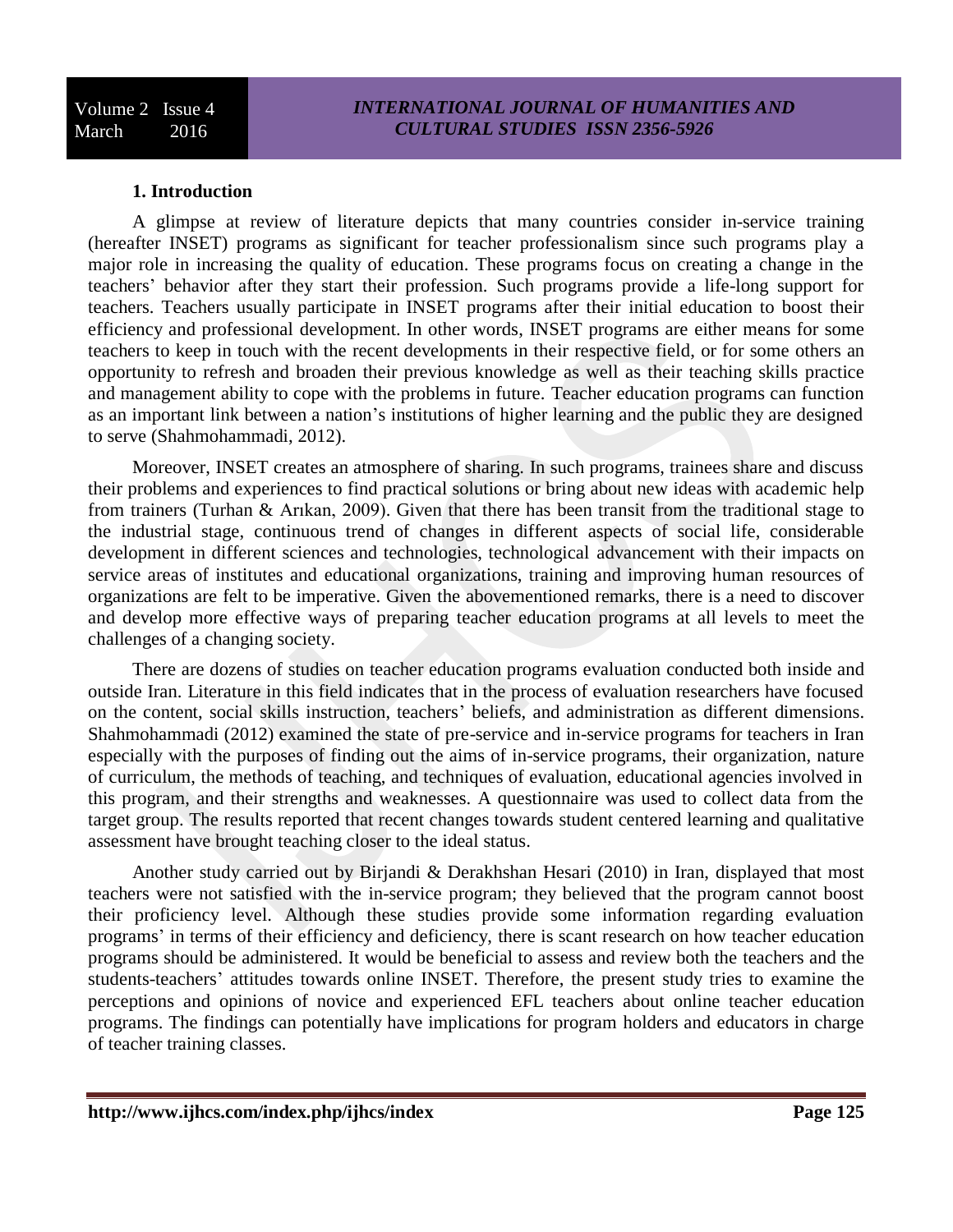#### **2. Review of Literature**

Without a shadow of doubt, education is one of the main concerns all over the world. Education can bring about learning experiences to lead students from the darkness of ignorance to the light of knowledge. Teachers play key role to bring about this transformation. Teachers have multifaceted functions, they can function as educational leaders; can serve as councilors; can trigger change in the classroom and in the lives of their students and can shape or alter the environment, or even the future of a country. On the other hand, teachers can also spoil the lives of individuals or even ruin the future of a country. Becoming a professional teacher entails teacher education.

Teacher education is a multifaceted process. It includes teachers' preferences, pre-service training, practice period and monitoring and evaluation during this period, and INSET, (Demir, 2015). Among these elements, in-service and pre-service programs are an important step toward professionalization and receive considerable attention. Pre-service education programs offer some special courses for teacher-students in universities and teacher training centers in order to prepare them to teach and to cope with real language class problems in future before they graduate and experience real teaching. Usually, an in-service teaching program refers to professional development activities for all employed teachers, those with and those without formal qualifications offered after primary training and after they have had some teaching experiences. These programs range from occasional workshops to continuous, comprehensive, career-long programs of professional learning. Such professional development programs play crucial role in developing and maintaining teachers' quality, and improving their knowledge.

This issue is important because providing the programs and conditions that create better teachers have become a high priority in most countries that are rapidly expanding their educational systems to meet the education for all students (Ginsburg, 2011). It is widely acknowledged that education quality interpreted in accordance with a country's policies, practices, and standards of achievement is the product of many factors such as relevant curriculum, transaction modes, good learning materials, safe learning spaces, governmental support, strong leadership and so on (Ginsburg, 2011). To educate wellprepared teachers, well-designed INSET courses are crucial. To facilitate such goals certain principles should be considered in the design and implementation of programs. The principles are outlined as follows:

- 1. Consider in-service programs as part of a continuum of professional development.
- 2. Involve teachers in the planning and implementation of programs.
- 3. Emphasize pedagogical content knowledge in designing program content.
- 4. Use adult-oriented models of active learning as the pedagogical design for in-service programs.
- 5. Build reflective practice and action research within teacher learning communities.

6. Include all teachers in learning opportunities and base most of the in-service program at the school or school-cluster level.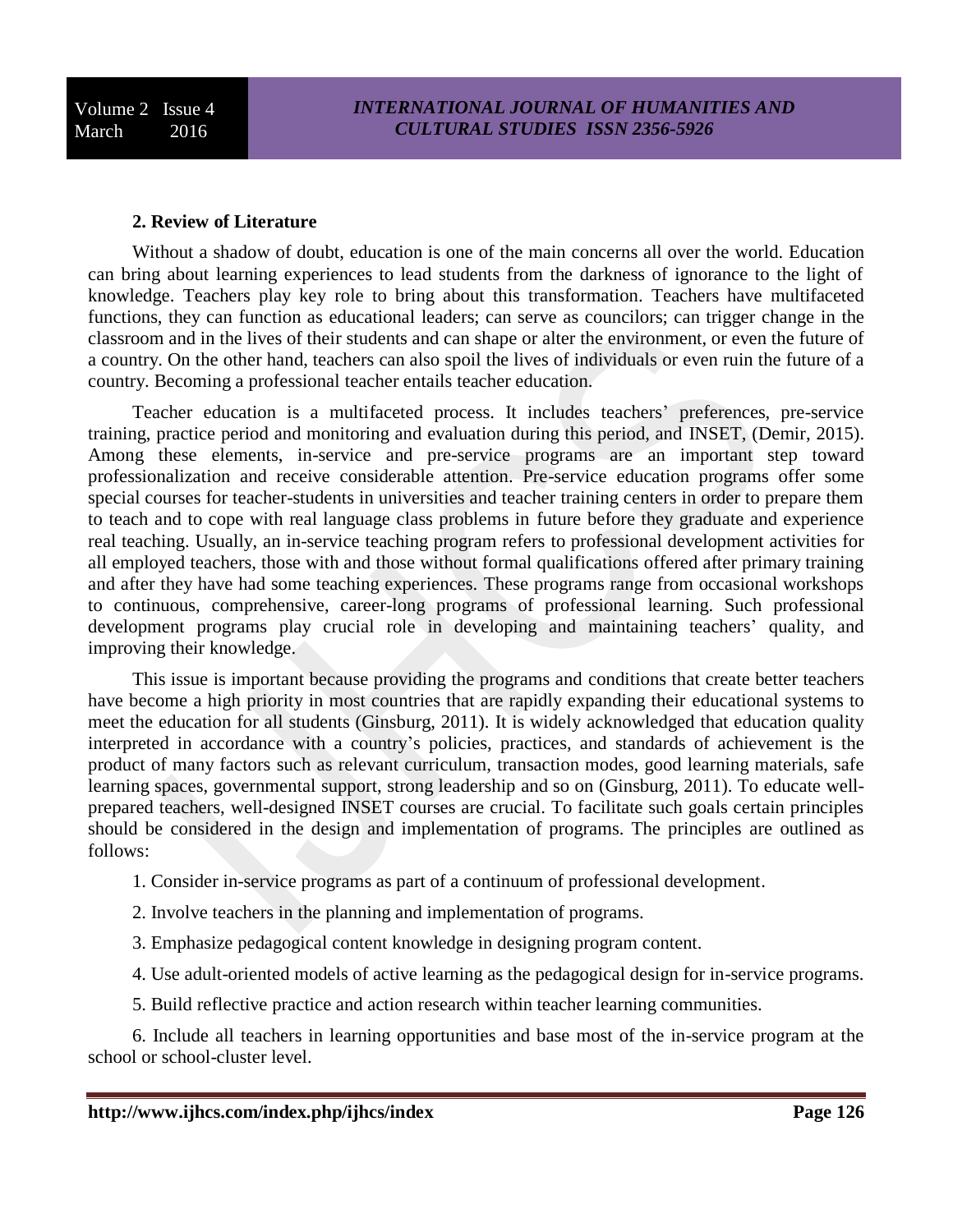7. Incorporate strong instructional leadership by school administrators and local supervisors.

8. Link teacher in-service programs to a more-holistic school improvement approach involving community members in planning for and monitoring school quality.

9. Successful participation in in-service professional development programs should receive official recognition by the ministry or local authority.

10. Consider the budget implications of building realistic and sustainable programs (Ginsburg, 2011).

In addition, it should be securitized as to what extent these programs are in line with teachers' and learners' needs. Just as the development of any program should be based on the needs of its audiences so do programs of professional teacher development. One of the perquisites for implementing context-bound INSET models is to take into account teachers' beliefs and their context realities as well as to involve teachers in both the planning and the implementation phases of an INSET activity (Sandholtz, 2002). To catch up with the changes in teaching and teacher education theories, teachers' needs and experiences, and their opinions about all aspects of teacher education programs need to be accepted and reflected in such programs. Some studies have evaluated the needs and expectations of teachers in relation to their professional development as reflected in these programs. An investigation carried out by Razi & Kargar (2014) indicated that the status of the current in-service foreign language teacher education program in Iran is not satisfactory with regard to improving English teachers' language proficiency level, teaching skills, management skills, and evaluation skills. It was also revealed that the program suffers a relative inadequacy with respect to increasing teachers' motivation and the administration of the courses.

Another factor is setting. Determination of setting is an important factor in organizing INSTE. According to John and Gravani, (2005, cited in Uysal, 2012), Teachers need a friendly atmosphere where openness and collaboration are encouraged and where they can share their own knowledge of classroom, students and pedagogy with colleagues. Such INSET courses are often linked to improvements in quality of education and successful implementation of curriculum innovations. In a study conducted by Kavak *et al.* (2012), it was found that teachers participating in this study suggested that in-service teacher trainings be conducted in the teachers' own school, within working times, and by experts in their fields.

Other important factors are content, materials, and resources such as handouts, audio, and visual texts. According to Uysal (2012), whether new materials are created during the courses, and whether feedback and evaluation are gathered after the courses have further positive effects on the level of impact of INSETs on teachers' practices. Rahimi (2008) in his study reviewed the content of EFL teacher education program, its knowledge/competency base, procedures utilized to present that knowledge/competency to student-teachers, and the types of teaching materials that best suit this provision. Based on insights provided by Korthagen, Loughran, and Russell (2006), he proposed four principles for evaluation/selection of teaching materials and sources of information in EFL teacher training programs. These principles are as follows (1) aims and objectives of an EFL teacher training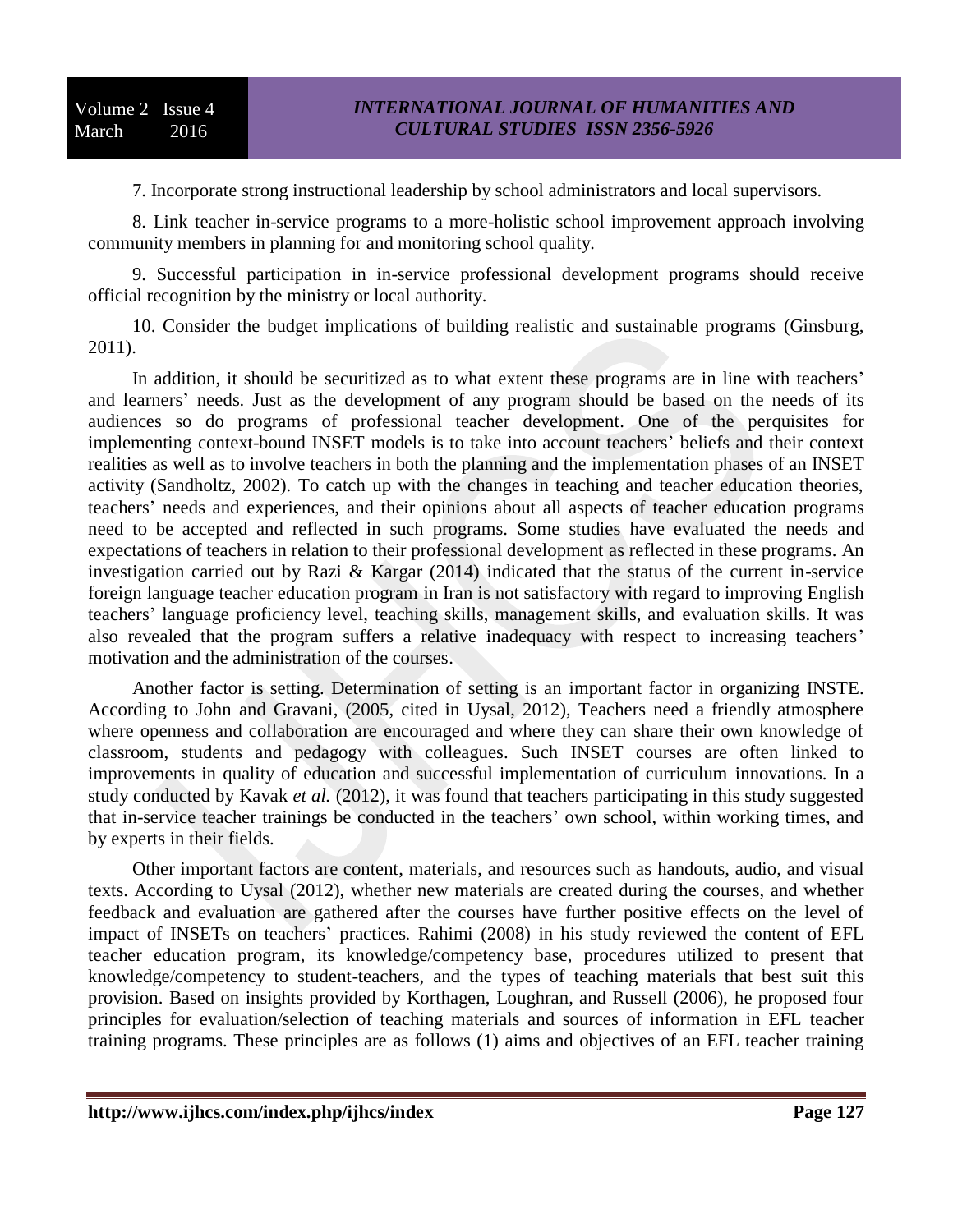program with regard to the knowledge/competency base, (2) student-teacher's role, (3) cultural issues, and (4) teacher trainer's role.

How to administer and how to deliver INSET is as critical as other factors. A review of studies on INSET shows that research in this area is desperately needed to improve INSET practices in general. At present, considering the fact that science and technology have improved in recent decades, more than any other time in human history, their role should not be ignored in INSET. Rapidly changing technologies and the need to integrate them into teacher education entails the restructuring of the current program. There is also a need for a needs analysis before restructuring the program. Recognizing and knowing the needs of today's teachers and how technology impacts their educating is one of the keys to providing them with such education that meet their needs.

#### **3. Online Learning**

Nowadays the use of Communication Technology has become an important part of the teachinglearning process. The emergence of new technologies prompted educators to understanding and applying these technologies for classroom use. Online learning is defined as an innovative form of distance education that delivers instruction to a remote audience, using computer networks as the main medium. In particular, online learning has captured the attention of many educational institutions throughout the world, and as a result, over the past few years, the number of courses offered online has increased to accommodate the increasing number of students who are interested in online learning. The rationale underlying the application of new technology is attributed to many economic, political, and societal factors. These factors include low cost, full access to various learning resources, and the ability to provide high-quality learning to off-campus learners providing students with more opportunities for interaction with instructors, access to diverse learning resources, and development of certain skills, such as time management (Al-Jabri, 2012).

In addition, web-based technology with the removal of the time, place, and political barriers has increased access to education for individuals located throughout the world; besides it has developed a cost-effective approach by providing interactive learning opportunities for adults and school quitters. Today universities are able to offer high-quality learning to anyone who has access to the Internet. Web-based learning provides a learning environment where different cultures, people, and needs are met. The use of online technology enables learners who are unable to attend face-to-face classes for whatever reasons to attend class from home or at work. It offers users with choices about when, where, and how they want educational material be presented to them.

Communication technologies fall namely into two categories: synchronous or asynchronous. The former refers to any real-time online interaction between learners and instructors through media such as online text‐chat systems, video conference, whereas the latter refers to any non-real-time online interaction between learners and instructors anytime and anywhere through media such as e-mail, social networking sites, and Blackboard (Gasaymeh & Jwaifell, 2013). Each has its own pluses and minuses.

Asynchronous courses enjoy more flexibility compared to synchronous courses; because in asynchronous learning settings, students are able to access the educational material at anytime and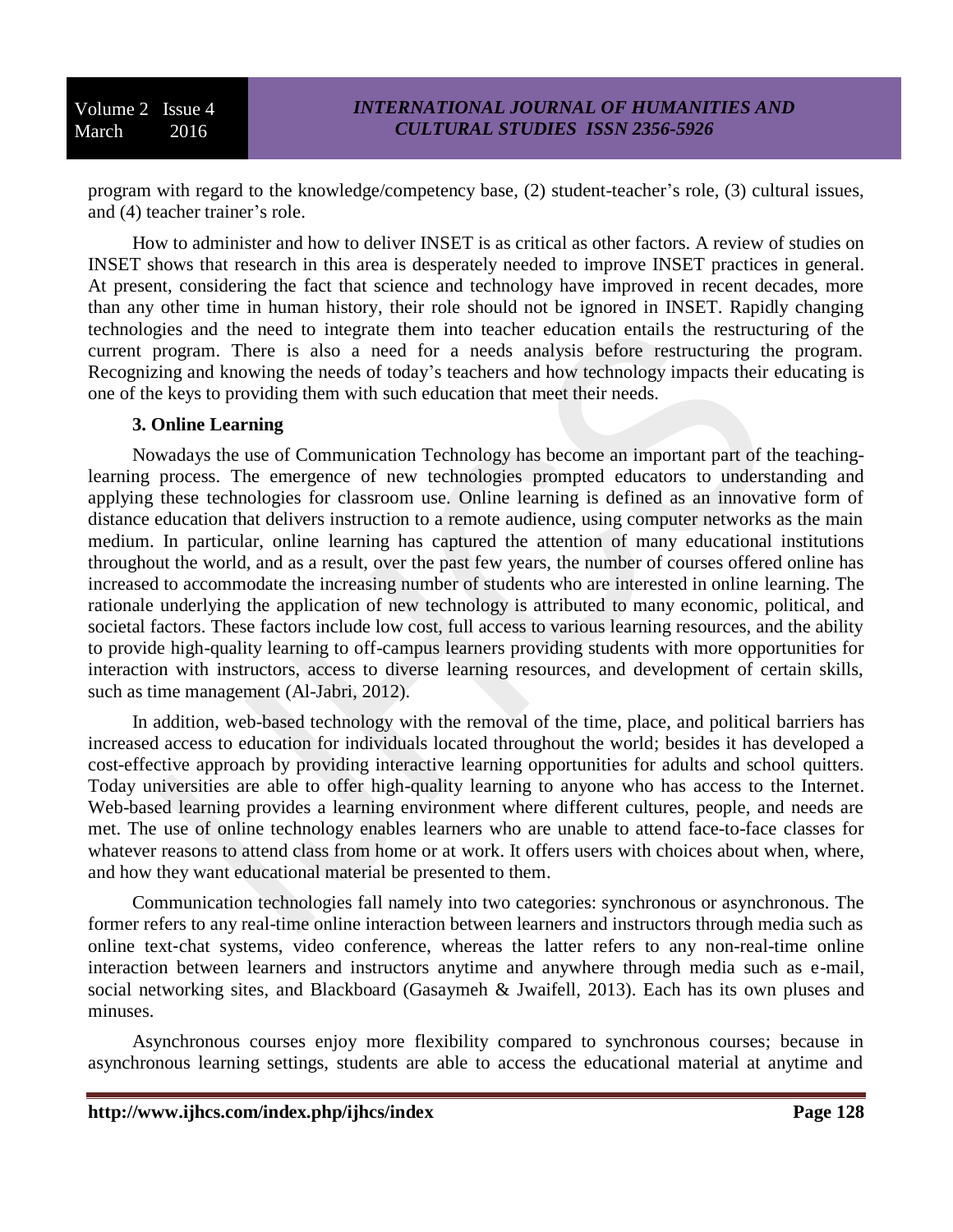# *INTERNATIONAL JOURNAL OF HUMANITIES AND CULTURAL STUDIES ISSN 2356-5926*

anywhere. Disadvantages of asynchronous courses are associated with moderating large-scale conversations lack of reflection time for students and intimidation of poor typists. The advantage of the use of synchronous online courses is that it allows learners to have choice concerning when and where they want to take part in the class activities. Disadvantages of asynchronous communication include the feeling of isolation and disconnection from other group members, and difficulties in keeping track of and facilitating the responses of large. (Al-Jabri, 2012). The focus of the present research is on synchronous online courses.

Although online-learning has got a special place in the modern education, however, when applied in teacher education learning, the attitudes towards online may be different. As noted by Tok & Dos (2010) if the online teacher education programs are well-designed to create new opportunities in teacher education, the cost of teacher training activities can be reduced. Hence research shows that online education via the web provides learners with an opportunity to develop new learning experiences by managing self-directed learning, and sharing information and ideas in a cooperative and collaborative manner. Online in-service programs with the removal of time and space barriers will provide more teachers with getting instruction at any time and any place.

Today more and more, educational practitioners appreciate a web-based course's merits and regard it as a useful resource for making the learning process more diverse and attractive. Yet, comparing web-based education to traditional face to face classes does not mean that the former is in the more right position. Gaining more insight into the participants' opinions and understanding teachers' attitudes toward the application of modern communication technologies and the need for quality professional development and technological training of teachers would allow educational practitioners select and incorporate communication technologies in the teacher education programs much better.

#### **4. Research Questions**

The present study addressed the following questions:

1. What are the strengths and weaknesses of the online in-service programs from the perspectives of teachers?

2. Is there any significant difference between the pedagogical beliefs of Iranian male and female instructors about online INSTE programs?

3. Is there any significant difference between the pedagogical beliefs of Iranian instructors about online INSET programs with reference to their years of experience?

### **5. Methodology**

The present study enjoys a quantitative and qualitative mixed-method design. The data collection instruments used in this study were a researcher-devised questionnaire and semi-structured interview. The questionnaire (Appendix B) was devised by using the opinion and experience of several experts and teachers. The first section of the questionnaire focused on the personal, academic, and contextual profile of the participants. The second section consisted of content areas under study on a five-point Likert scale. In order to decide on these areas, the author first conducted interviews with the two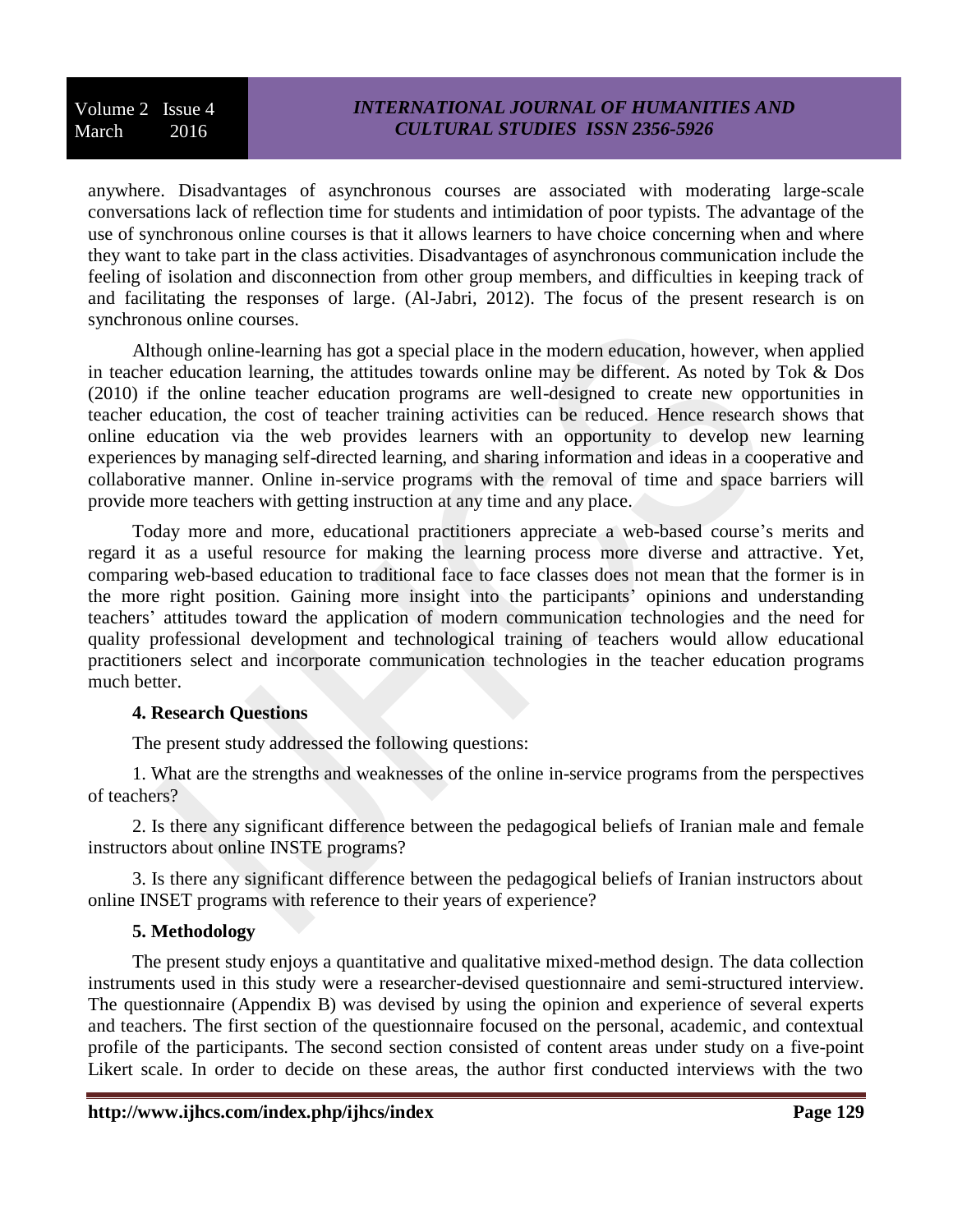experts of English programs who gave useful insights into the professional needs of in-service teachers from their own perspective. Based on this information, on a review of the relevant literature on measurement of attitudes, informal feedback from teachers, as well as the researchers' understanding of language teaching and experience of language learning, the first draft of the questionnaire was developed. The first draft of the questionnaire later was examined and slightly modified. The total number of items in the questionnaire was 30. To estimate the reliability coefficients in the questionnaire, Cronbach Alpha Analysis was conducted, and a value of 0.81 was found which is acceptable. In addition, the validity of the questionnaire was examined by two faculty members.

### *5.1 Participants*

The participants of the study were 150 teachers with university degrees ranging from BA and MA to PhD. This sample was asked to complete a questionnaire about teachers' beliefs about in-service program practices via web. They had about 15 minutes allocated time to answer the questions. In the second phase, semi-structured interviews were carried out with 8 teachers. The purpose of the interviews was to provide more detailed explanation of teachers' attitudes toward online programs (Appendix A).

### *5.2 Data Analysis*

Having collected the data, the analysis was done through computation of descriptive statistics such as frequencies and means. *T*-test and *ANOVA* were also run to examine any relationships between questionnaire items and gender, and years of experience. Then the audio-taped interviews were transcribed and analyzed qualitatively along with quantitative analysis.

### **6. Results**

One hundred and fifty teachers from 10 different schools in Sabzevar participated in this study. As Table 1 displays, teachers have different years of professional experience. Furthermore, all of them had participated in in-service teacher training in their professional life before this study. 91.5% of the participants have computer with 90% internet access at home. 47.7% of the teachers considered themselves as average computer users and 30.7% think of themselves as advanced users.

| <b>Participants</b>             |        |
|---------------------------------|--------|
| Demographic Characteristic      | Number |
| Gender                          |        |
| Male                            | 60     |
| Female                          | 90     |
| <b>Education degree</b>         |        |
| <b>Bachelor</b>                 | 118    |
| Master                          | 40     |
| PhD                             | 2      |
| Professional experience (years) |        |
| Less than one year              |        |
| 1-2 years                       |        |

# **Table 1 Demographic Characteristics of**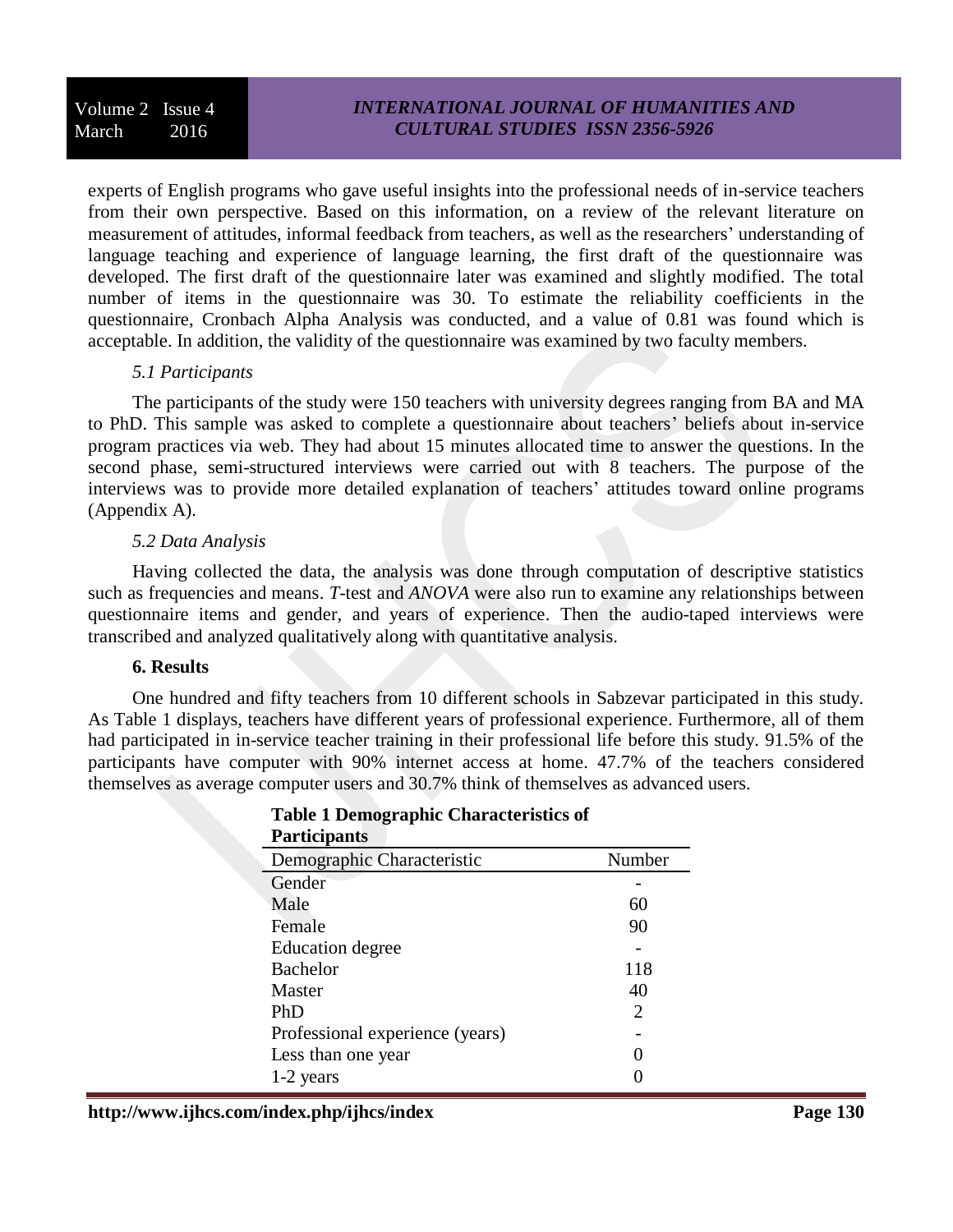| 3-5 years          | 10 |
|--------------------|----|
| $5-10$ years       | 60 |
| More than 10 years | 80 |

### *6.1 Questionnaire Findings*

The results of questionnaire analysis are presented in Table 2. As it is demonstrated, the majority of the teachers (67.6%) are at ease with computer and they favor online program more than traditional programs. 46% participants report that they do participate in online programs.

| <b>Table 2 The Mean and Percentage of Questionnaire Items</b>                                                     |      |      |      |      |     |      |
|-------------------------------------------------------------------------------------------------------------------|------|------|------|------|-----|------|
| Items                                                                                                             | SA%  | A%   | UN%  | DA%  | SD% | M    |
| 1. I feel at ease with using computer.                                                                            | 14.6 | 53   | 4.9  | 18.3 | 0.6 | 2.31 |
| 2. I think I will participate in online programs.                                                                 | 6.1  | 40.9 | 11.6 | 31.7 | 1.2 | 2.73 |
| 3. I have phobia for online equipment.                                                                            | 24.4 | 7.9  | 33.5 | 25   |     | 2.92 |
| 4. If something goes wrong I will not know what<br>to do to fix it.                                               | 12.2 | 42.7 | 26.8 | 9.8  |     | 2.37 |
| 5. I think participation in online<br><b>INSET</b><br>programs should be done voluntarily.                        | 34.8 | 53.7 | 1.8  | 0.6  | 0.6 | 1.67 |
| 6. I favor online INSET to traditional INSET<br>courses.                                                          | 18.3 | 51.8 | 9.8  | 9.01 | 2.4 | 2.19 |
| 7. I prefer the material to be presented by an<br>expert in the respective field when the course is<br>offered.   | 28   | 53   | 10.4 | 91.5 |     | 1.81 |
| 8. The time schedule of the program should be<br>appropriate for the participants.                                | 29.3 | 60.4 | 0.6  | 0.6  | 0.6 | 1.72 |
| 9. The instructional activities should provide the<br>active participation of the participants.                   | 27.4 | 61   | 1.8  | 1.2  |     | 1.75 |
| 10. Instructional activities should meet the<br><b>INSET</b> needs of the participants.                           | 29.9 | 59.1 | 1.2  | 1.2  |     | 1.71 |
| 11. Online INSET provides better learning<br>experiences.                                                         | 18.3 | 40.2 | 15.9 | 14   | 3   | 2.38 |
| 12. Online INSET makes the training course<br>more interesting.                                                   | 22   | 43.3 | 14   | 11.6 | 0.6 | 2.19 |
| 13. Online INSET gives teachers opportunity to<br>learn more.                                                     | 3    | 36.6 | 28.7 | 23.2 |     | 2.79 |
| 14. Online INSET enable teachers to interact<br>with each other better.                                           |      | 33.5 | 32.9 | 25   |     | 2.91 |
| 15. Online INSET saves teachers' time and<br>energy enabling them to<br>attend<br>other<br>to<br>activities, too. | 1.2  | 49.4 | 31.7 | 9.1  |     | 2.53 |
| 16. Online INSET reduces training costs.                                                                          | 36.6 | 49.4 | 4.9  | 6    |     | 1.67 |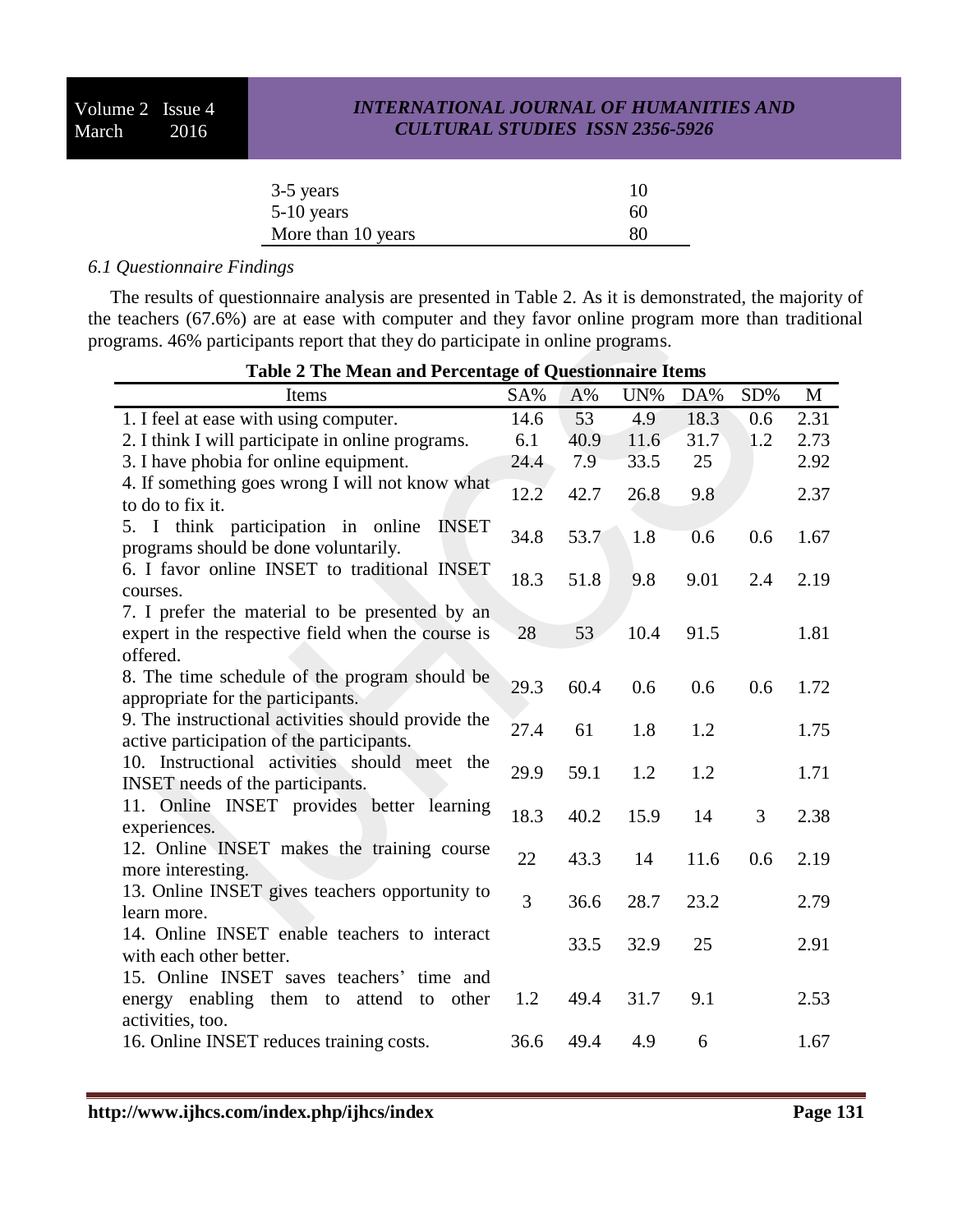| 17. Online INSET facilitate teachers' access to<br>the latest techniques and methods.                                  | 27.4 | 52.4  | 11.6 |      |     | 1.83 |
|------------------------------------------------------------------------------------------------------------------------|------|-------|------|------|-----|------|
| 18. Online INSET contributes to teachers'<br>autonomy.                                                                 | 27.4 | 48.2  | 12.8 | 0.3  |     | 1.91 |
| 19. Online INSET helps teachers to keep abreast<br>of new technology                                                   | 27.4 | 51.8  | 12.2 |      |     | 1.83 |
| 20. Online programs can accommodate a large<br>number of teachers at a time.                                           | 21.3 | 54.3  | 15.9 |      |     | 1.94 |
| 21. Administers should offer sufficient online<br>facilities to implement online INSET                                 | 21.3 | 56.7  | 13.4 |      |     | 1.94 |
| 22. Administrators should offer courses for<br>teachers with limited computer skills.                                  | 20.1 | 56.7  | 14.6 |      |     | 1.93 |
| The accessibility of the internet<br>23.<br>and<br>facilities should be<br>computer<br>taken<br>into<br>consideration. | 22   | 54.3  | 15.2 |      |     | 1.93 |
| 24. The INSET needs of participants should be<br>identified during these programs.                                     | 22   | 50    | 18.9 | 0.6  |     | 1.98 |
| 25. Today online programs are a necessity.<br>26. I think traditional programs are better, when                        | 23.2 | 51.8  | 15.9 |      |     | 1.93 |
| it comes to making teachers actively involved in<br>the teaching-learning process.                                     | 1.8  | 29.9  | 12.8 | 47   |     | 3.15 |
| 27. I think in traditional programs the specific<br>techniques and lessons are modeled by the<br>trainers better.      | 4.3  | 36.6  | 9.8  | 40.9 | 1.2 | 2.95 |
| 28. I think traditional pogroms are suitable for<br>the computer-illiterate.                                           | 16.5 | 60.41 | 14.6 |      |     | 1.98 |
| 29. In traditional programs teachers collaborate<br>with their peers more.                                             | 44.5 | 47    |      |      |     | 1.51 |
| In traditional<br>physical<br>30.<br>programs<br>the<br>atmosphere is of more fun.                                     | 37.2 | 42.7  | 6.1  | 5.5  |     | 1.78 |

*Note:* SA: Strongly Agree A: Agree D: Disagree SD: Strongly Disagree, % Percentage, M:

Mean

#### *6.2 Interview Report*

During the interviews, six interviewees said that they would like to attend such an online- inservice program for their in-service professional development as it appears below:

*A. "I'll attend such a program if the program include both latest educational theories, especially those related to language teaching, and teaching practice. What is important for me is that the in-service professional development should expose us to the latest theories or concepts in our field and offer opportunity to share our experiences and exchange our practice, and learn from each other. What's*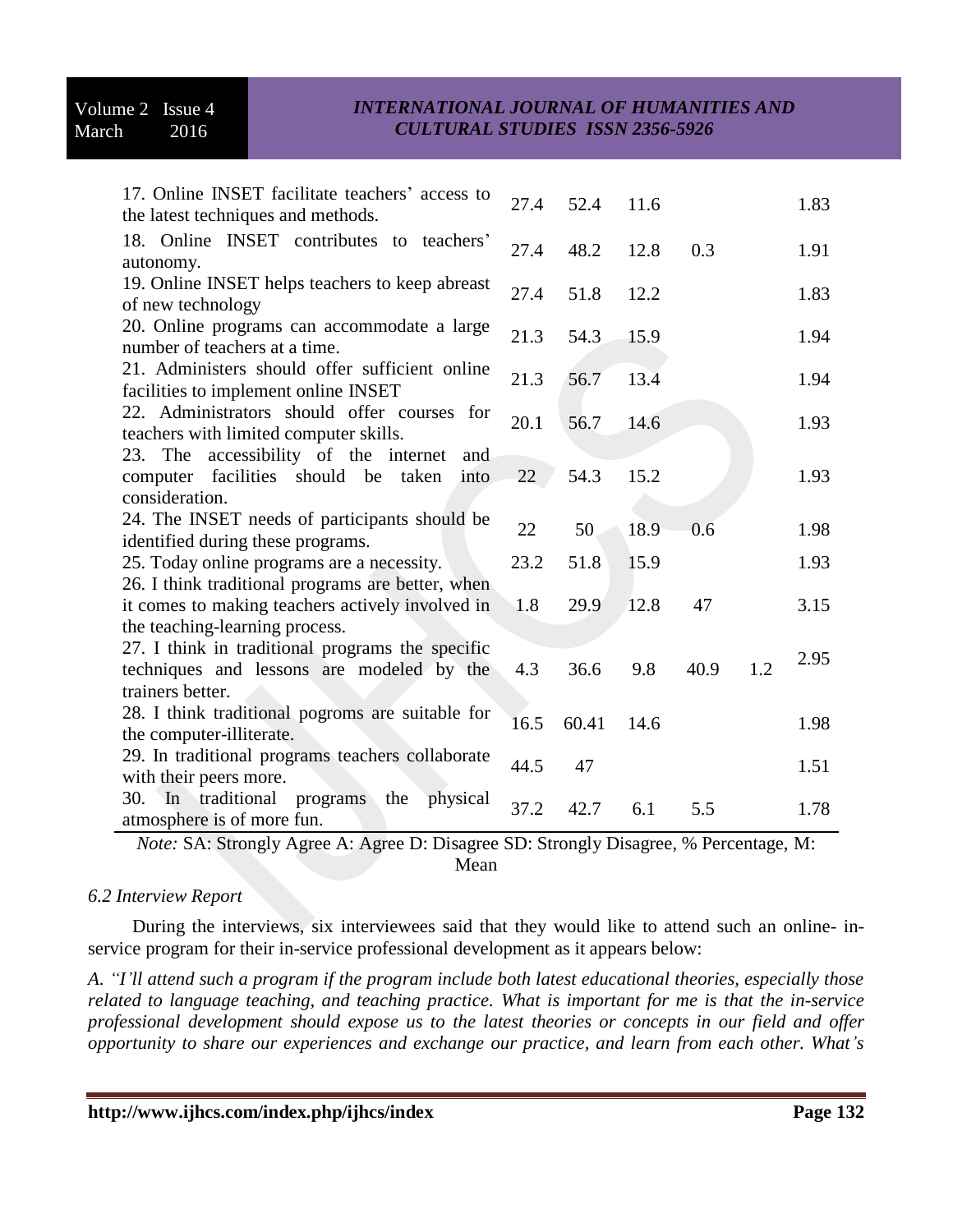*more, the program should be goal-oriented, that is, it should increase our knowledge in daily teaching."*

*B. "I think an online program is more convenient for teachers, because they have heavy load work. I support such programs. Some teachers are so busy they cannot participate in these programs. So, the role of online programs is very important."*

*C. "It is a good idea. Because some teachers may have problems which prevent them from participating in in-service programs. When it is supposed to be held online, we can follow it better. The important factor is time I think."*

*D. "I have been teaching English for more than ten years. Of course, I know the reform that our Ministry of Education is now implementing on teaching with this fast pace, and we need to update ourselves. But how can we do it? I have to teach over ten hours a week, two different courses. After this, I have to save some time to take care of the family, so what can I do with my professional development? I know it's important and necessary, if there would be such program it would be very convenient, consequently we'd not miss in-service programs. I will participate in this program if the education office offers bonus for internet connection."*

As for item five 88.5% highly agreed that the course should be optional. They did not want to attend the courses obligatorily. About item six 69.9% teachers reported that they would prefer online to traditional programs. Concerning item seven, 8./4% participants believe that the courses should be presented by experts. Almost All teachers in the interview strongly agreed on the same issue as well.

*B. "The instructors should be lecturers; they should be experts in the respective area; they should be knowledgeable, they should be among those who are familiar with teaching issues. Those who have been successful in teaching should be invited to share their experiences with other colleagues. In addition, we like to receive training on concepts and scientific developments related to our subject matter, new approaches for instructional strategies and methods."*

Regarding item eight, the majority of the teachers (89/7%) deemed that the time for the program should be suitable to encourage participation; besides, the interviewers reported that they sometimes are not duly informed of programs as explained in the following comment:

A. "*Sometimes school managers and principals do not inform teachers of programs. We sometimes miss programs; if programs are announced by text messages or phone, it would be convenient*."

With respect to items nine and ten, teachers expressed that they desire such programs involve them actively and enable them use and share their teaching experiences and use other colleagues' experiences. They complained that sometimes in-service programs were inefficient, and did not lead anywhere. They like their needs to be met by such programs. Interviewers stated they sometimes do not know the ends of such programs. They think such programs have wasted their time without taking them anywhere.

*A. "The challenges of such programs are that these programs are not goal-oriented. They are offered by some non-experts without sufficient knowledge in their fields. These programs have been held in*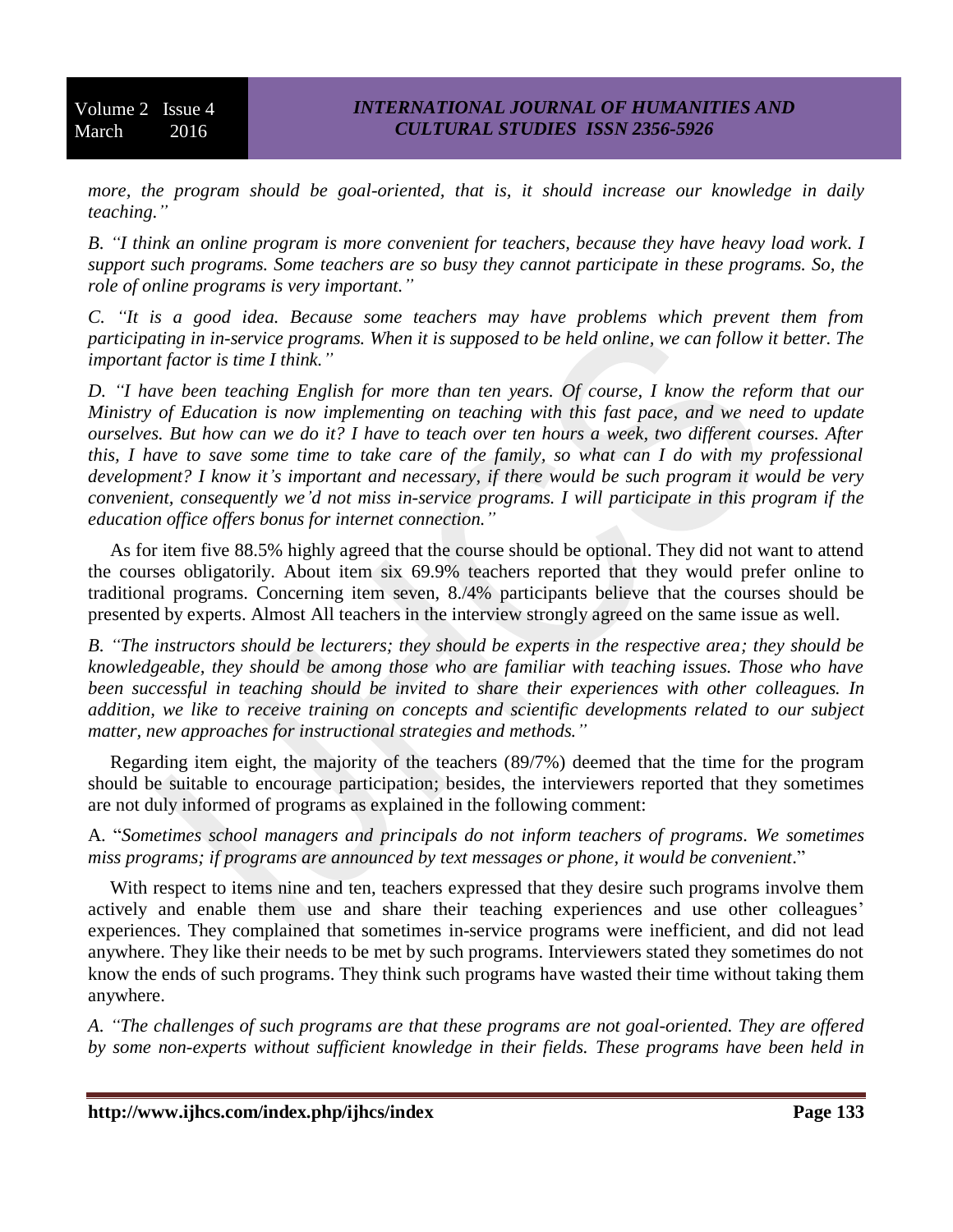*order to pass a course rather than being considered as serious matter. They have been held without any results. They were held in vain, without any aim."*

Regarding items eleven through item twenty, about 50% to 70% of teachers emphasize the advantages of online programs.

*A. "The courses enable teachers to upgrade their knowledge through participating in online activities. In other words, they give teachers more opportunities to get involved in the learning experiences by participating and sharing their experiences. Teachers have more time to prepare resources such as handouts, materials, CDs to be used for future reference and for classroom use. These classes should be offered without fees. Some teachers do not participate in such classes because they have to pay for them. If they are free, more teachers will participate. I think internet charge cards and technological facilities should be provided by education authorities to meet this need."*

*B. "In-service education facilitates teachers' access to the latest techniques and methods as* an *online in-service education creates a continuous and accessible environment for teachers. The use of online programs would bring about change in teachers' trend of teaching. They might become familiar with new materials by searching the net.*"

With regard to items twenty one to twenty two, about 70% stated that there should be sufficient facilities to implement such programs. They stated that the education office or ministry of education should pay for the internet charges of online programs. In their interview, they pointed out that certain teaching of computer skills should be taken into count for the lack in computer literacy.

*A. "If the education office does not receive fees for such programs or get the fees through method, or it offers bonus charge for internet connection, that might serve as an incentive; as a results, more teachers will participate in such a program."*

*B. "Given the advances of information technology and the computer sciences, teachers expect to learn computer skills which would help them to take advantage of online courses with ease. If such a class is offered, teachers will be more motivated to attend online courses. So far, some of our colleagues have participated in computer classes. With such skills, teachers can use the internet to get needed materials/test samples in their filed or for their students."*

With respect to item twenty four, 75% believed that for the sake of the effectiveness of the program, the participants can be given an opportunity to control the process of their own development and choose the topics and activities they need to investigate. Similarly, the participants believed INSET courses should identify their actual needs rather than offer a course just for the sake of presenting such course. They reported that before carrying out a program, a need analysis should be conducted to hold the courses in line with their needs. They mentioned that mostly such programs laid less emphasis on the issues existing in teaching, but focused too much on its theories.

*B. "In my opinion, the program for in-service professional development should be something that can lead to a goal-oriented practice. It can attract us to follow it willingly and continuously, and we can have it as a base to improve our daily teaching, and share our experiences with our colleagues, and of course, participating in online programs can help us to learn more and further practice toward our professional development …."*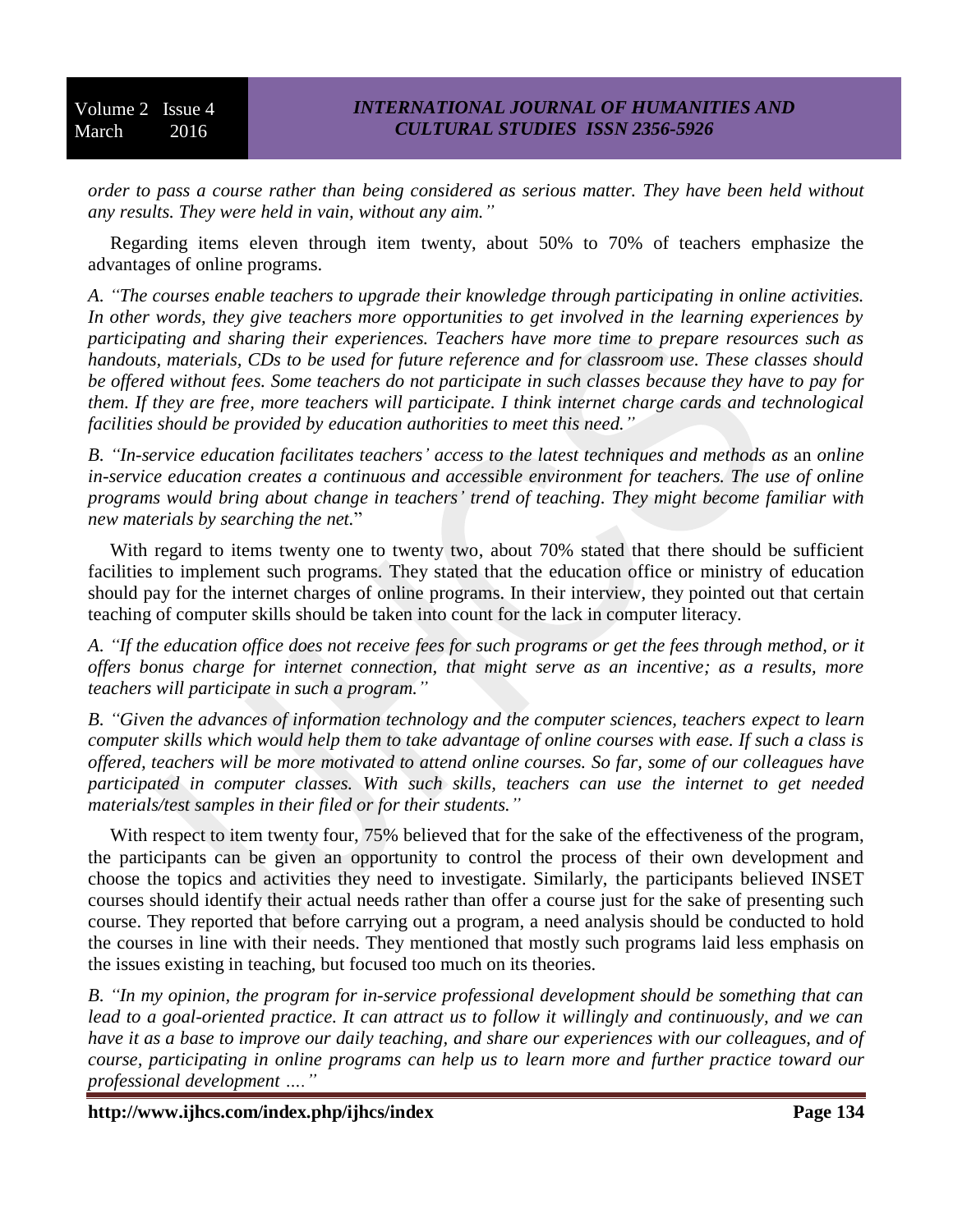### *INTERNATIONAL JOURNAL OF HUMANITIES AND CULTURAL STUDIES ISSN 2356-5926*

*C. "As a matter of fact, when talking about the "in-service teacher training program", we expect that teachers be directly taken into account. I mean, those who are responsible for holding these programs should pay attention to our needs, they should offer programs that meet our needs. For the content of the program, the education experts ask teachers' opinions, a needs survey has to be conducted. They should try to design and hold a program in line with those identified interests and working needs."*

Concerning item 25, 70% believed that today online programs are essential. As far as the remaining items are concerned, approximately 40% to 70% respondents stated that traditional programs are suitable for the computer-illiterate.

#### *6.3 Gender Difference and Years of Experience*

To determine whether there is a difference between male participant's opinions, an independent *t*test was run. The results were presented in tables 3 and 4. According to Table 4, with alpha set at *p*< 0.05, there is statistically significant mean difference in the perception scores about online in-service programs according to gender. As seen in table 3, mean of females (M=24.96, SD=14.491) and is larger than that of males (M=100.50, SD=29.011).

| <b>Table 3 Mean for Gender</b> |        |     |        |           |       |  |  |  |
|--------------------------------|--------|-----|--------|-----------|-------|--|--|--|
| Std.<br>Std. Error             |        |     |        |           |       |  |  |  |
|                                | gender | N   | Mean   | Deviation | Mean  |  |  |  |
| variable                       | male   | 50  | 24.96  | 14.491    | 2.049 |  |  |  |
|                                | female | 100 | 100.50 | 29.011    | 2.901 |  |  |  |

#### **Table 4 Independent Samples T-Test for Gender Differences**

|    |                               |                                               |       |                              | <b>Independent Samples Test</b> |                           |                    |                          |                                               |                     |
|----|-------------------------------|-----------------------------------------------|-------|------------------------------|---------------------------------|---------------------------|--------------------|--------------------------|-----------------------------------------------|---------------------|
|    |                               | Levene's Test<br>for Equality of<br>Variances |       | t-test for Equality of Means |                                 |                           |                    |                          |                                               |                     |
|    |                               | $\mathbf F$                                   | Sig.  | t                            | df                              | Sig.<br>$(2 -$<br>tailed) | Mean<br>Difference | Std. Error<br>Difference | 95%<br>Confidence<br>Interval of the<br>Lower | Difference<br>Upper |
| id | Equal<br>variances<br>assumed | 14.892                                        | 0.000 | 19.608                       | 148                             | 0.000                     | $-75.450$          | 3.848                    | 83.054                                        | 67.846              |
|    | Equal<br>variances            |                                               |       | 21.164                       | 147.987                         | 0.000                     | $-75.450$          | 3.565                    | 82.495                                        | 68.405              |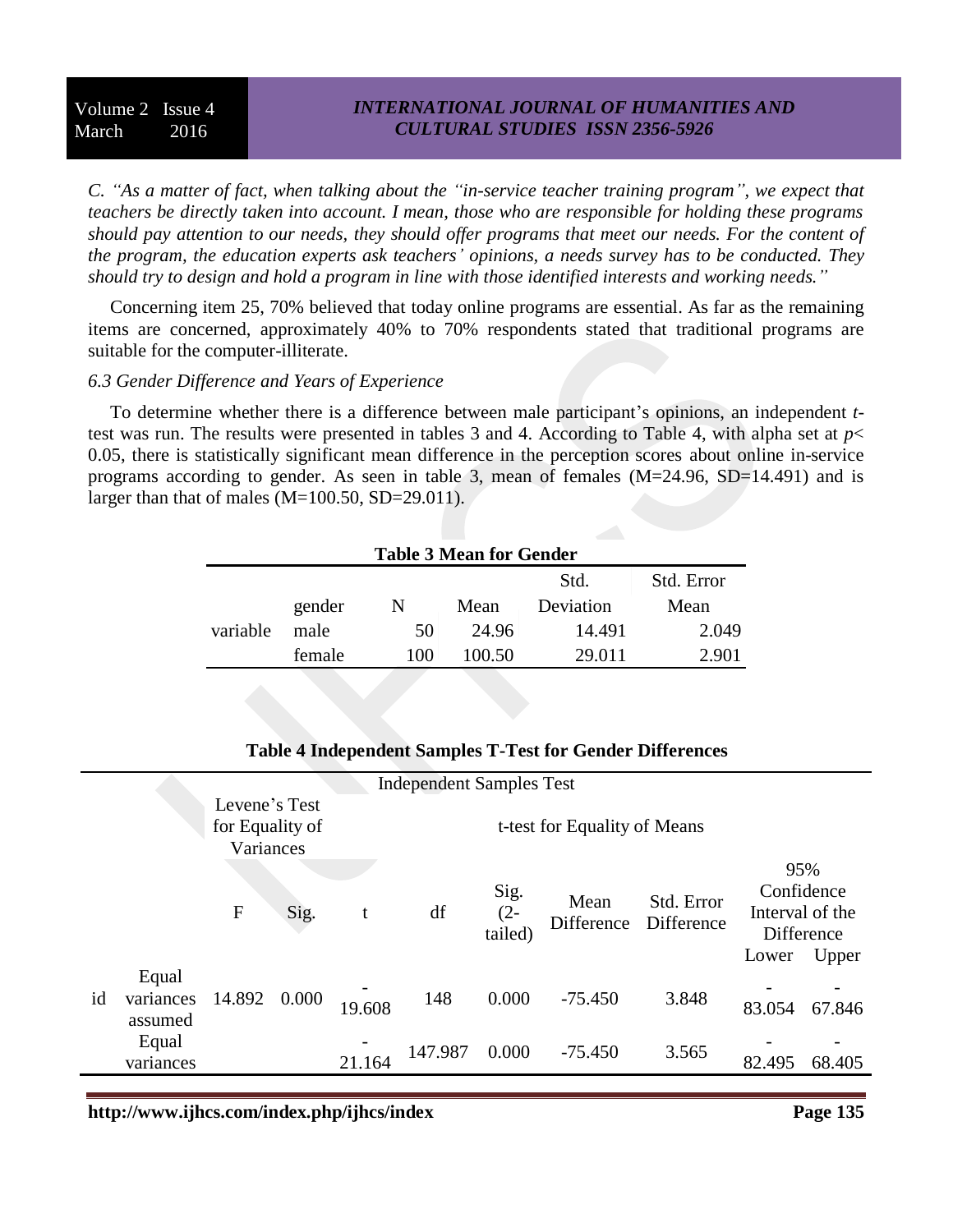| Volume 2 Issue 4 |      |
|------------------|------|
| March            | 2016 |

not assumed

To find out whether there is any difference among teachers' opinions in terms of years of experiences, one way *ANOVA* was carried out (Table 5). It should be mentioned that teachers with more than one year experience were classified as less experienced and those with more than five years of experiences were classified as experienced. The results revealed that there is a significance difference among teachers in terms of years of experience. As the following table shows, the mean of for the less experienced group (M 5.50) with  $p=0.00$  is smaller than 0.05 and indicates a statistically meaningful difference among the groups. Thus, years of experience have a meaningful effect on teacher's opinion about online in-service programs.

| <b>Table 5 Mean For Years of Experience</b> |     |       |                   |                    |  |
|---------------------------------------------|-----|-------|-------------------|--------------------|--|
| Years of experience                         | N   | Mean  | Std.<br>Deviation | Std. Error<br>Mean |  |
| less than five                              | 10  | 5.50  | 3.028             | .957               |  |
| more than ten                               | 140 | 67.88 | 40.693            | 132                |  |

|                          | Table 6 One Way ANOVA For Years of Experience |     |             |             |       |  |  |  |
|--------------------------|-----------------------------------------------|-----|-------------|-------------|-------|--|--|--|
|                          | Sum of<br>Squares                             | df  | Mean Square | F           | Sig.  |  |  |  |
| <b>Between</b><br>Groups | 223055.77                                     | 3   | 74351.924   | 178.63<br>4 | 0.000 |  |  |  |
| Within<br>Groups         | 60768.869                                     | 146 | 416.225     |             |       |  |  |  |
| Total                    | 283824.64                                     | 149 |             |             |       |  |  |  |

### **7. Discussion**

Based on the results, it can be claimed that the importance of needs analysis including need identification, assessment of learners' abilities, and assessment of the teaching environment should be taken into account when planning or developing teacher training services, since identifying and satisfying the needs of teachers determine the applicability of the service that is provided**.** As regards the aims of in-service programs, it is expected that training programs should offer opportunity for teachers' involvement, commitment and experiential gains, and involve learning by doing. Moreover, training should aim to provide teachers with proficiency in the execution of given tasks. On the basis of findings of the current study, the active participation of INSET participants during the application of these programs should not be ignored. By active participation it means that the participants in the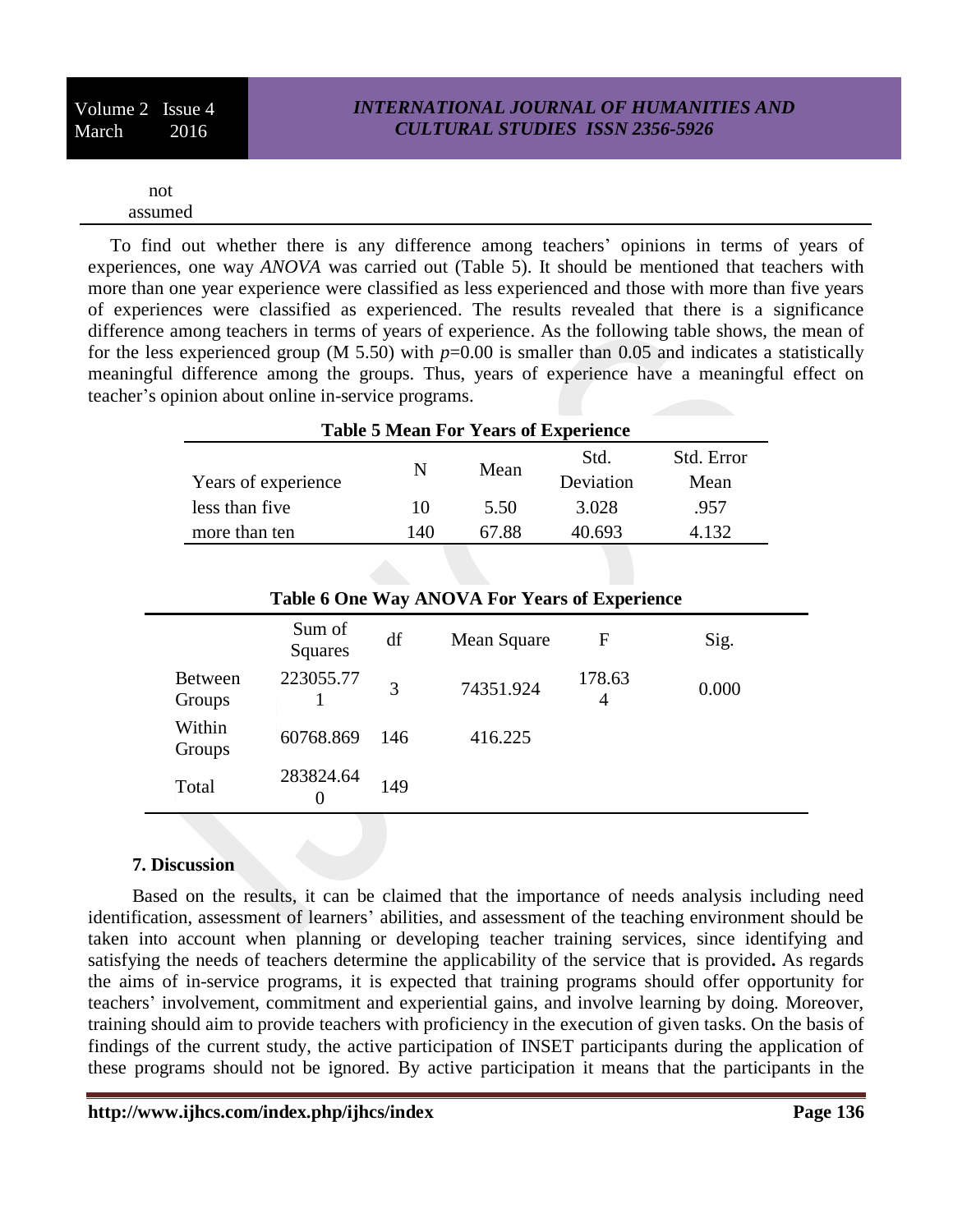context of online INSET programs can practice by trying out new things, modeling new experiences while experiencing and trying out new things; the participants can take advantage of opportunities in order to boost their professional development. The current paper is one of the first study of its kind evaluating teachers' opinions regarding on line training courses in Iran. Some studies (TOK & DOS, 2010) conducted in Gaziantep City in Turkey reported that teachers believe that online programs will increase the teachers' technology skills and will be more useful than traditional in-service education. Furthermore, they view online programs as an essential tool needed for teachers' professional development. The findings of this paper are in agreement with the above mentioned study.

In general, since the participants of the present study report technological changes in their setting, accessibility to internet, confidence in their uses of technologies, and their knowledge of these technology and computer skills, online INSET programs are counted as a necessity. Of course some respondents acknowledged that they were computer illiterate and would not participate in online programs. Thus teachers also need some improvement and education in their computer literacy and internet knowledge to participate in such courses. 44% of respondents preferred attending traditional programs to collaborate contact with their peers**.** It seems that in traditional programs collaboration and actual contact with peers and their lectures has had a positive impact on teachers' affection especially among older teachers with more experience.

As the findings indicate the respondents' opinions supported the merits of online programs mentioned in the questionnaire. Program holders need to appreciate the advantages of such programs. Thus when planning a program, they need to consider time flexibility, needs, cost, availability of internet, and setting. As for gender variable, there were significant differences in the responses of both males and females. Regarding years of experience, there is difference between less experienced and more experienced teachers' opinions. In a nut shell, respondents preferred online training to the conventional method because of its flexibility and convenience. Online courses could be a convenient way of perusing professional development for teachers to study from their own location, in their own time.

### **8. Conclusion**

Planning for a comprehensive in-service teacher professional development program is normally driven by policy and curriculum reform and organized by national education authorities, However, it is important that teachers, school administrators, supervisors, and in-service teacher educators be involved in the planning of both the structure and the content of in-service programs so that both their needs and their students' needs are addressed. In particular, if teacher involvement and the inclusion of classroom realities are taken into account in program design, it would promote teachers' ownership of and support for the programs.

The results of the present study revealed that teachers' attitudes towards online programs were positive in general, and the use of a new technology offers opportunities for teachers to participate in the activities and to collaborate with peers and reflect. However, teachers point out that the planning and evaluation stages of the online course, the contextual needs of teachers as well as the characteristics of teachers and their facilities, their internet knowledge and computer literacy need to be considered. In the current research project, teachers expressed a need for more time and resources such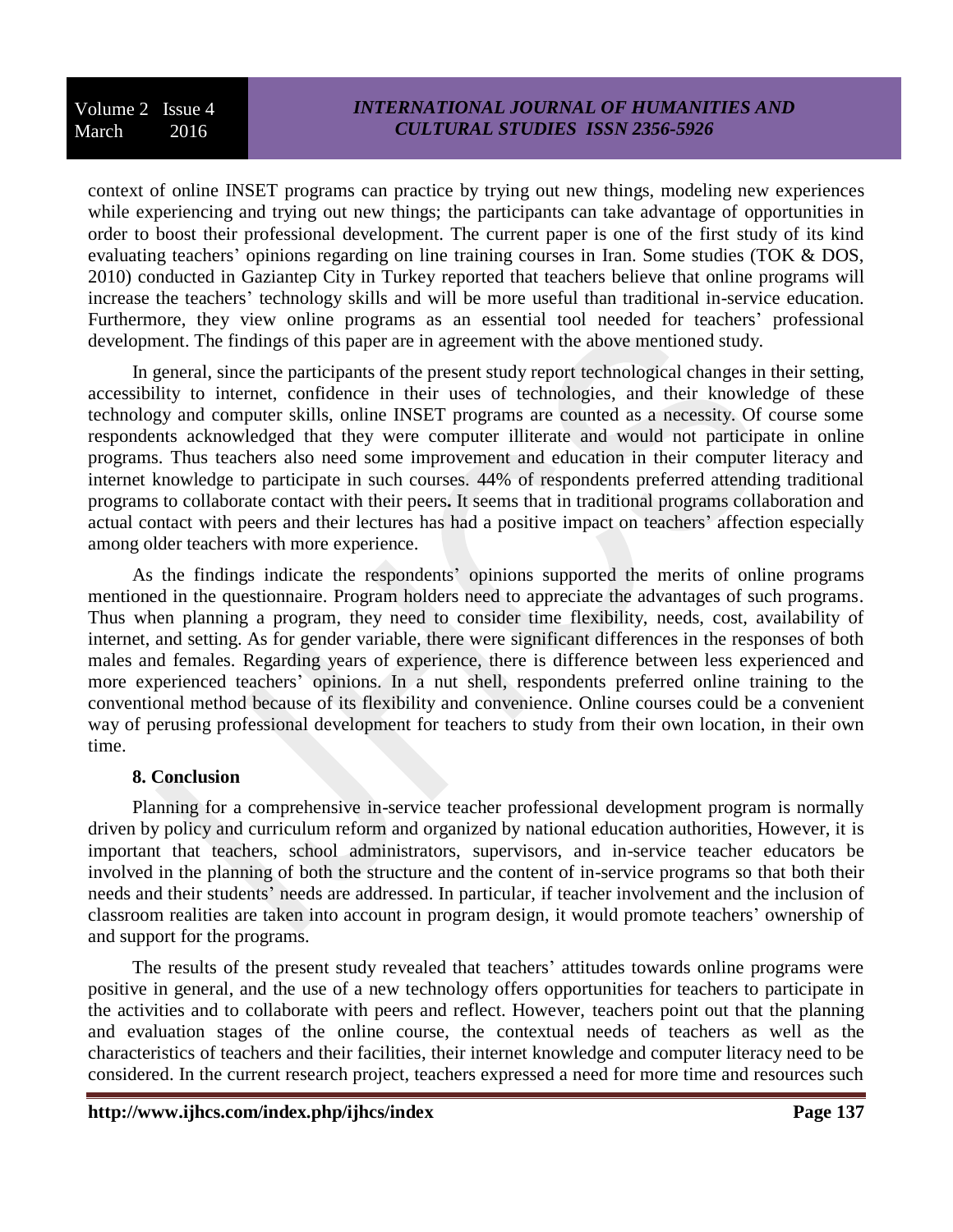### *INTERNATIONAL JOURNAL OF HUMANITIES AND CULTURAL STUDIES ISSN 2356-5926*

as handouts, materials, CDs, etc. to be used for future reference and for classroom use. Therefore, technological infrastructures should be provided by administrative authorities to meet these needs.

Future research should further identify and contrast the impact of teachers' place of residence whether in the city or remote villages. Researchers should also consider how government facilities contribute to implementing programs and what technical and technological infrastructures should be provided by government authorities. Moreover, another line of research could investigate the content and resources for offering such courses. The designing of curricula compatible with computer use puts extra burden on administers' shoulders. The sample of the current study was small. Conducting the same study with a bigger sample can yield more or different findings than the ones found in this study. Administrators should also consider the results of such a study while designing and altering the materials for teacher education courses.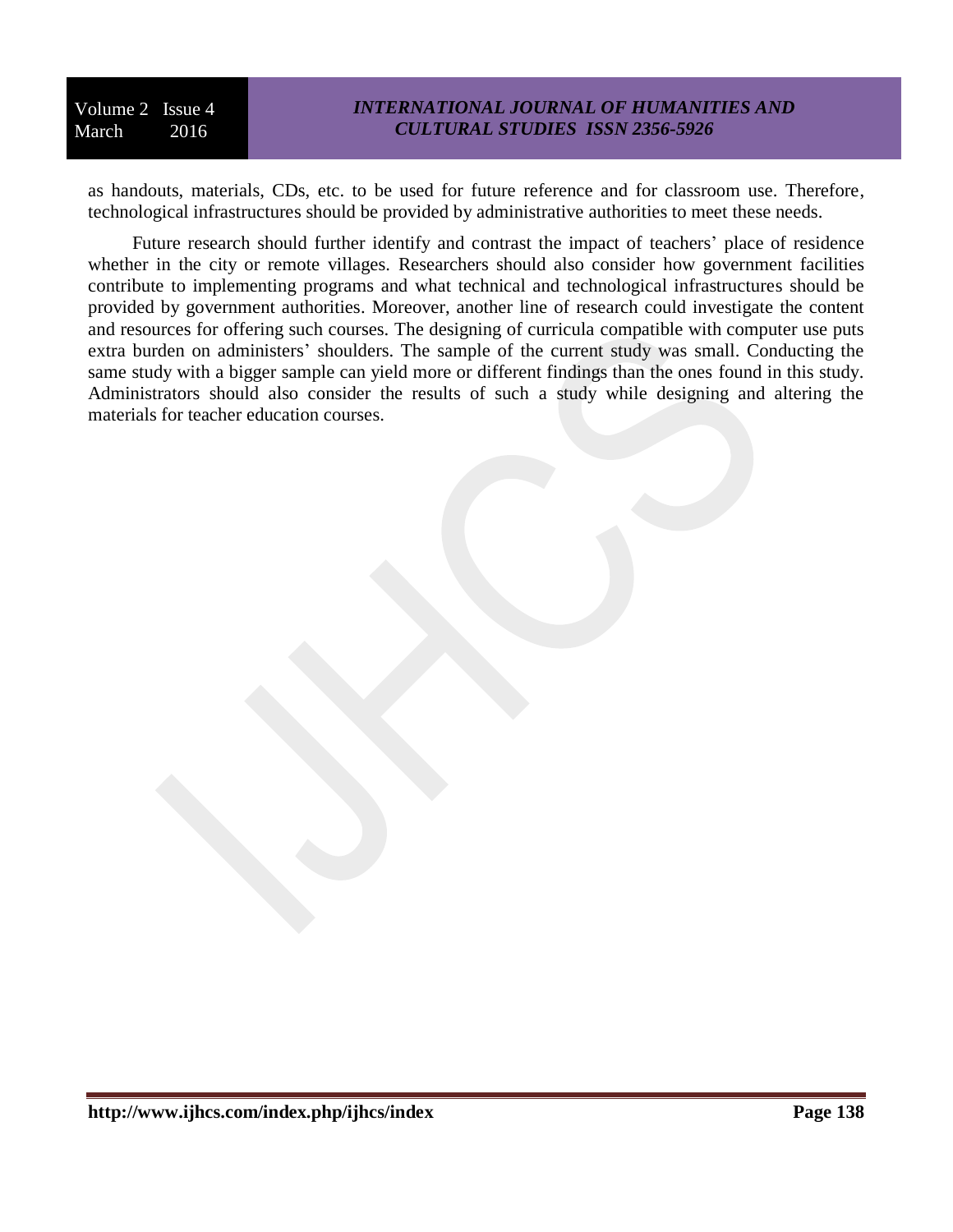#### **References**

- Al-Jabri. A. (2012).Saudi college students' preferences for synchronous and asynchronous web-Based Courses: An exploratory study. Retrieved from http://scholars.indstate.edu/bitstream/10484/3951 /1/ Abdullah%20Al-%20Jabri.pdf
- Birjandi, P., & Derakhshan Hesari, A. (2010). Teachers' perceptions of the present and optimum status of the in-service EFL teacher preparation programs. *English language Teaching*, *3(4),* 47-57
- Ginsburg, M. (2011). EQUIP2 state-of-the-art knowledge in education: A guide to education project design based on a comprehensive literature and project review. Written for EQUIP2 by Mark Ginsburg (FHI 360). Retrieved from http://www.epdc.org/sites/default/files/documents/EQUIP2 %20SOAK%20-%20TPD.pdf
- Kavak, N., Yamak, H., Canbazoglu Bilici, S., Bozkurt, E., Darici, O., & Ozkaya, Y. (2012). Evaluation of an in-service training program for primary and secondary teachers' opinions about in-service teacher training. *Social and Behavioral Sciences, 46,* 3507–3511.
- Rahimi, M. (2008). What do we want teaching-materials for in EFL teacher training programs? *Asian EFL Journal, 31,* 1-38.
- Razi, N., & Kargar, A. A. (2014). Evaluation of in-service foreign language teacher education program in Iran. *International Journal of Language Learning and Applied Linguistics World (IJLLALW), 5(1*), 221-236.
- Sandholtz, J. H. (2002). In-service training or professional development: Contrasting opportunities in a school / university partnership. *Teaching and Teacher Education, 18*, 815-830.
- Shahmohammadi, N. (2012). Evaluation of teachers' education programs in Iran (Case Study). *Journal of Educational and Social Research, 2*(2), 127-135.
- Tok, H., & Dos. B. (2010). Investigating the opinions of primary and high school teachers regarding online in-service education, *European Journal of Educational Studies, 2*(3): 331-338.
- Turhan, I. E., & Arikan, A. (2009). English language teacher development with and without a teacher trainer: ELT instructors' opinions, *E-Journal of New World Sciences Academy*, *4*(2), 410-421.
- Uysal, H. H. (2012). Evaluation of an in-service training program for primary-school language teachers in Turkey. *Australian Journal of Teacher Education, 37*(7), 14-29.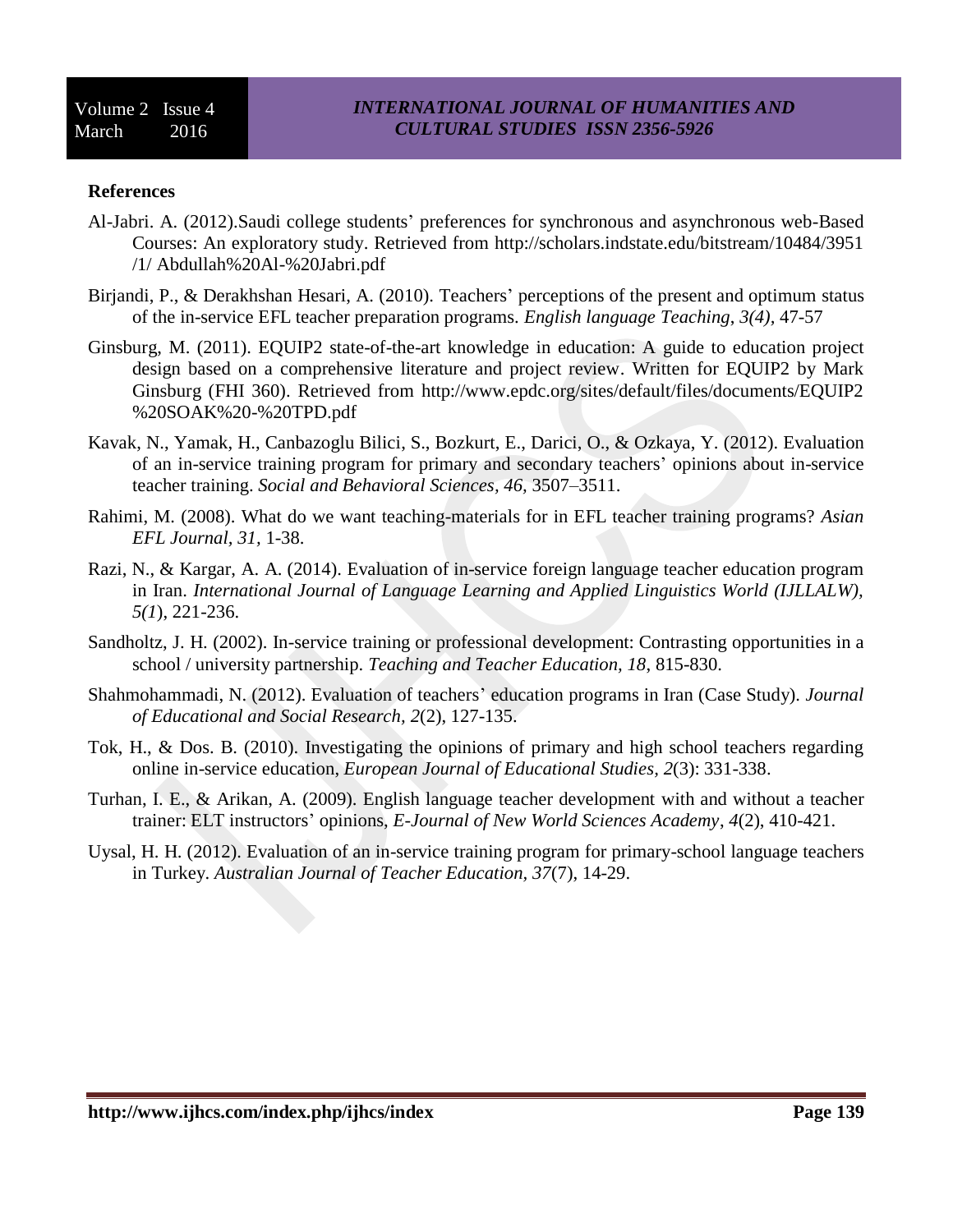### **Appendix A**

### **Interview questions:**

- 1. What are your opinions about in-service teacher training program (INST) held via online?
- 2. What are the advantages and disadvantages of online INST?
- 3. What factors should be taken into account in offering online INST?
- 4. As a teacher, who do you like to attend offer such coursers?
- 5. What factors encourage teachers to attend online INST?
- 6. What are the factors that limit attending such programs?
- 7. What are your suggestions and recommendation on improvement of the process of in such courses?
- 8. How do you like in-service programs to be announced?
- 9. In general, do you think the use of online facility in the programs would be useful? Why? Why not?
- 10. Should participation in such program be voluntary or obligatory?

# **Appendix B**

### **Online in-service program evaluation (English version)**

# **Directions: Please complete the following survey as completely and honestly as possible**.

- Name: (optional) -----------------
- School: (optional) ----------------

Nationality: ------------------

Gender: Male  $\Box$  Female  $\Box$ 

1- Are you an English teacher? Yes No Qualification: Diploma  $\Box$  B.A  $\Box$  M.A PhD.  $\Box$ English Teacher Training: Attended sessions  $\Box$  Not Attended  $\Box$ English Teaching Experience: Less than one year  $\Box$  1-2 years  $\Box$  3-5 years  $\Box$  5-10 years  $\Box$  More than 10 years  $\Box$ Level of computer literacy basic  $\Box$  intermediate  $\Box$  advanced  $\Box$ Do you have access to Internet at home? Yes  $\Box$  No  $\Box$ Would you like to receive an electronic copy of the study results?  $\Box$  Yes  $\Box$  No

# To what extent do you agree with the following statements? Circle ONE answer only.

Note: INSET stands for in-service teacher training programs

1=strongly disagree 2=disagree 3=undecided 4=agree

5=strongly agree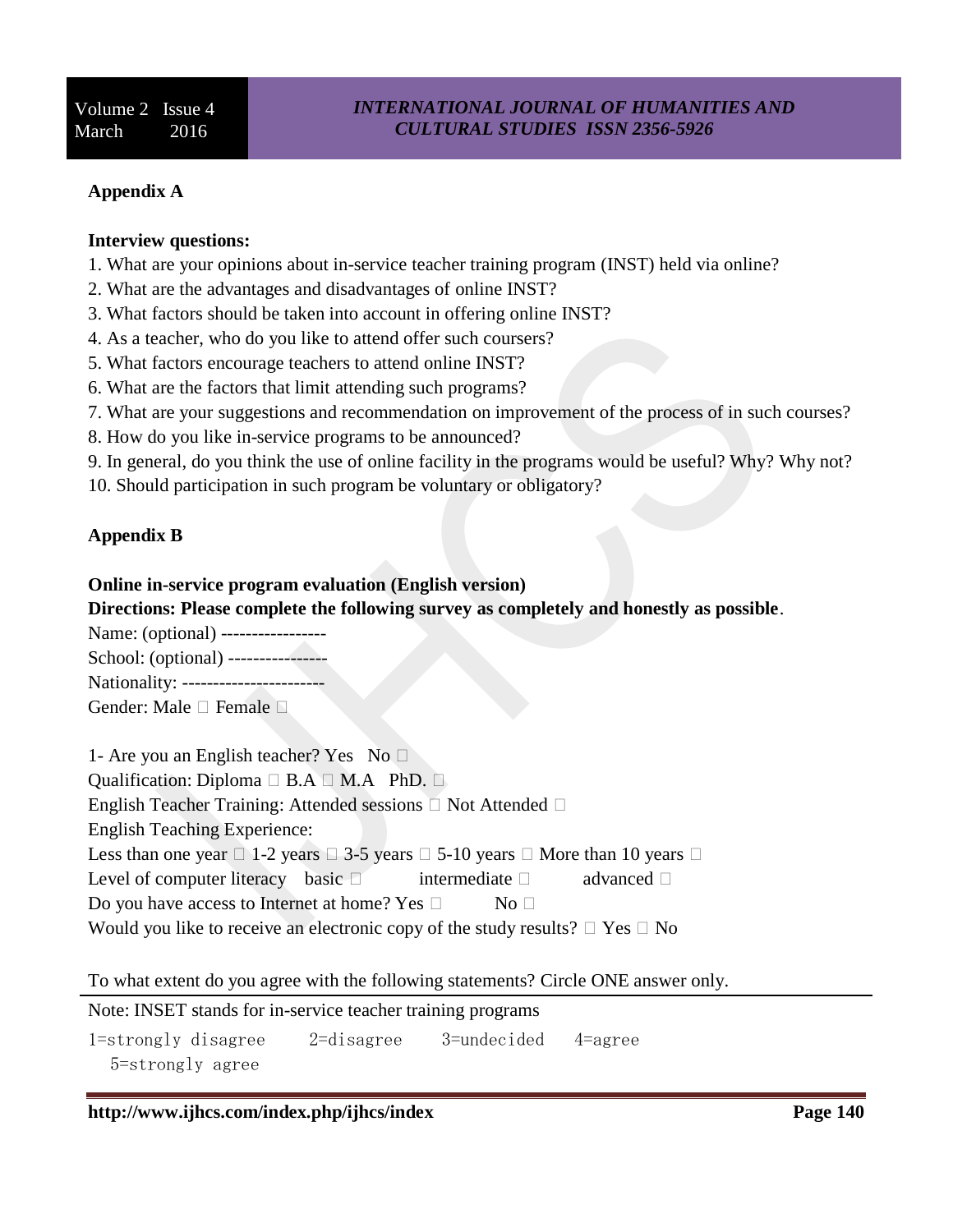| 1. I feel at ease with using computer.                                                                                               | 1            | 2                   | 3              | $\overline{4}$      | 5               |
|--------------------------------------------------------------------------------------------------------------------------------------|--------------|---------------------|----------------|---------------------|-----------------|
| 2. I think I will participate in online programs.                                                                                    | $\mathbf{1}$ | $2 \quad 3$         |                | $4\quad 5$          |                 |
| 3. I have phobia for online equipment.                                                                                               | 1            | $\overline{2}$      | 3              | $\overline{4}$      | $5\overline{)}$ |
| 4. If something goes wrong I will not know what to do to fix it.                                                                     | $\mathbf{1}$ | $\overline{2}$      | 3              | $\overline{4}$      | $5\overline{)}$ |
| 5. I think participation in online INSET programs should be done voluntarily.                                                        | 1            | $\overline{2}$      | 3              | $\overline{4}$      | $5\overline{)}$ |
| 6. I favor online INSET to traditional INSET courses.                                                                                | 1            | $\overline{2}$      | 3              | $\overline{4}$      | $\overline{5}$  |
| 7. I prefer the material to be presented by an expert in the respective field when the<br>course is offered.                         | 1            | $\overline{2}$      | 3              | $\overline{4}$      | 5               |
| 8. The time schedule of the program should be appropriate for the participants.                                                      | $\mathbf{1}$ | 2                   | 3              | $\overline{4}$      | 5               |
| 9. The instructional activities should provide the active participation of the<br>participants.                                      |              | $\overline{2}$      | $\overline{3}$ | $\overline{4}$      | 5               |
| 10. Instructional activities should meet the INSET needs of the participants.                                                        |              | 2                   | 3              | $\overline{4}$      | 5               |
| 11. Online INSET provides better learning experiences.                                                                               | $\mathbf{1}$ | $\overline{2}$      | 3              | $\overline{4}$      | $\overline{5}$  |
| 12. Online INSET makes the training course more interesting.                                                                         | $\mathbf{1}$ | $\overline{2}$      | 3              | $4\quad 5$          |                 |
| 13. Online INSET gives teachers opportunity to learn more.                                                                           | $\mathbf{1}$ | $\overline{2}$      | 3              | $\overline{4}$      | $5\overline{5}$ |
| 14. Online INSET enable teachers to interact with each other better.                                                                 |              | $1\quad 2$          | $\mathfrak{Z}$ | $4\quad 5$          |                 |
| 15. Online INSET saves teachers' time and energy enabling them to attend to other<br>activities, too.                                | $\mathbf{1}$ | $\overline{2}$      | $\overline{3}$ | $\overline{4}$      | 5               |
| 16. Online INSET reduces training costs.                                                                                             | 1            | 2                   | 3              | $\overline{4}$      | - 5             |
| 17. Online INSET facilitate teachers' access to the latest techniques and methods.                                                   | 1            | $\overline{2}$      | 3              | $\overline{4}$      | $\overline{5}$  |
| 18. Online INSET contributes to teachers' autonomy.                                                                                  | $\mathbf{1}$ | $\overline{2}$      | 3              | $\overline{4}$      | $\overline{5}$  |
| 19. Online INSET helps teachers to keep abreast of new technology                                                                    | 1            | 2                   | 3              | $\overline{4}$      | $\overline{5}$  |
| 20. Online programs can accommodate a large number of teachers at a time.                                                            | 1            | $\overline{2}$      | 3              | $4\quad 5$          |                 |
| 21. Administers should offer sufficient online facilities to implement online INSET                                                  | 1            | 2                   | 3              | $\overline{4}$      | $5\overline{5}$ |
| 22. Administrators should offer courses for teachers with limited computer skills.                                                   | 1            | 2                   | 3              | $4\quad 5$          |                 |
| 23. The accessibility of the internet and computer facilities should be taken into<br>consideration.                                 |              |                     |                | $1 \t2 \t3 \t4 \t5$ |                 |
| 24. The INSET needs of participants should be identified during these programs.                                                      | $\mathbf{1}$ | $\overline{2}$      | 3              | $\overline{4}$      | $\overline{5}$  |
| 25. Today online programs are a necessity.                                                                                           |              |                     |                | $1 \t2 \t3 \t4 \t5$ |                 |
| 26. I think traditional programs are better, when it comes to making teachers actively<br>involved in the teaching-learning process. | $\mathbf{1}$ | $\overline{2}$      | $\overline{3}$ | $\overline{4}$      | $5\,$           |
| 27. I think in traditional programs the specific techniques and lessons are modeled by<br>the trainers better.                       |              | $\overline{2}$      | 3              | 4                   | 5               |
| 28. I think traditional pogroms are suitable for the computer-illiterate.                                                            |              | $1 \quad 2 \quad 3$ |                | $4\quad 5$          |                 |
|                                                                                                                                      |              |                     |                |                     |                 |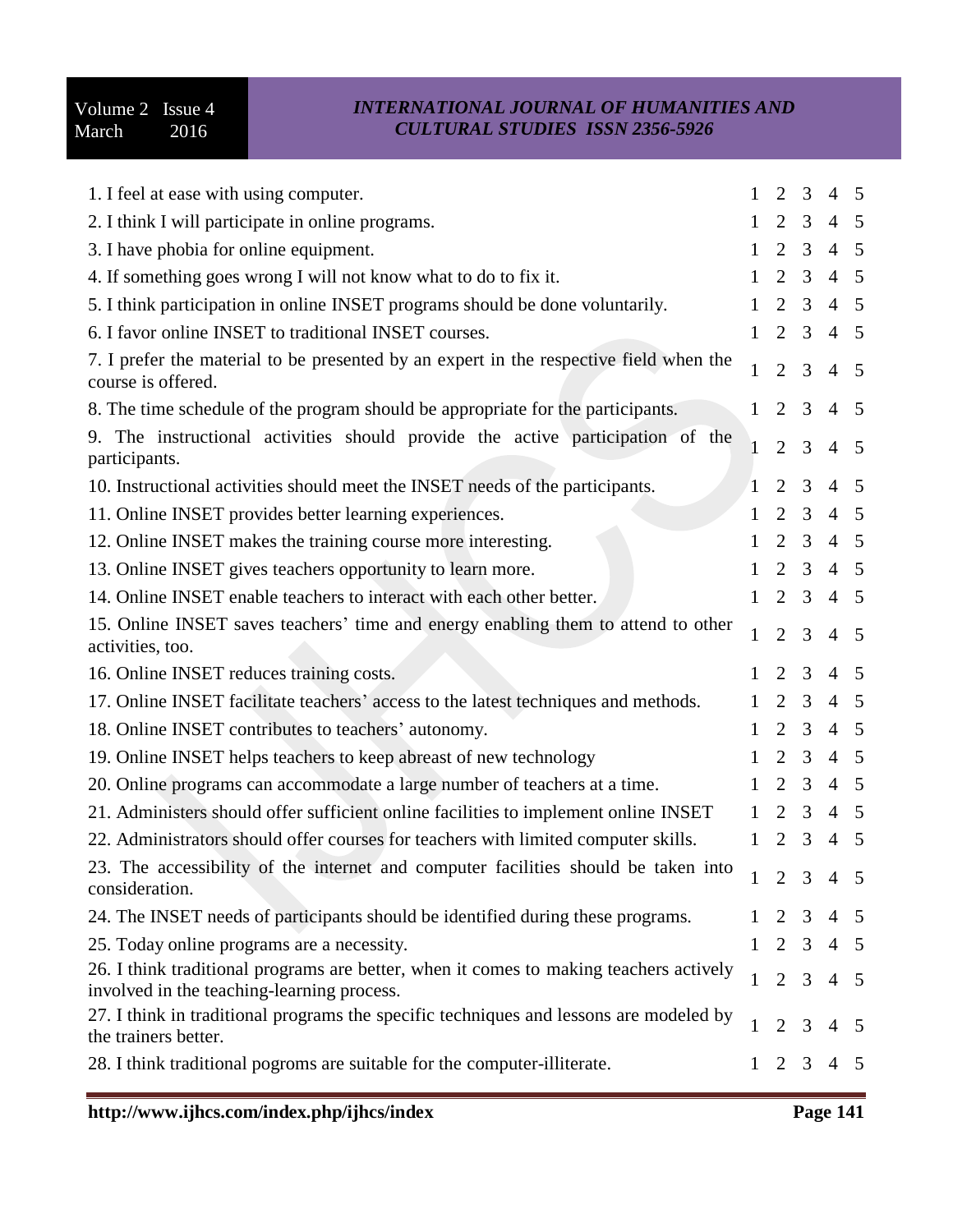29. In traditional programs teachers collaborate with their peers more. 1 2 3 4 5

|             |          | Online in-service program evaluation (Persian version) |         |           |                                                                                      |
|-------------|----------|--------------------------------------------------------|---------|-----------|--------------------------------------------------------------------------------------|
|             |          |                                                        |         |           | نظر سنجی در مورد بر گزاری کلاسهای ضمن خدمت معلمان  بصورت آنلاین                      |
|             |          |                                                        |         |           | لطفا به این پرسشنامه به طور کامل و صادقانه پاسخ دهید. تنها یک گزینه را  تیک √ بزنید. |
|             |          |                                                        |         |           | نام (اختيارى)                                                                        |
|             |          |                                                        |         |           | مدرسه ( اختیار ی)                                                                    |
|             |          |                                                        |         |           | مليت                                                                                 |
|             |          |                                                        |         | مو نث     | جنسيت: مذكر                                                                          |
|             |          |                                                        |         | خير       | آیا شما معلم هستید؟ پلّی                                                             |
|             | دكتر ا   | فوق ليسانس                                             | ليسانس  | فوق دييلم | مدر ک: دیپلم                                                                         |
|             |          | شر کت نداشته ام                                        |         |           | كلاسهاى ضمن خدمت / شركت داشته ام                                                     |
| 10 سال پشتر | 10-5 سال | 5-3 سال                                                | 2-1 سال |           | سابقه تدریس کمتر از یک سال                                                           |
|             |          |                                                        | خير     |           | آیا در منزل دسترسی به اینترنت دارید؟ بلی                                             |
|             |          | ييشر فته                                               | متوسط   |           | سطح سواد کامپیوتر     مقدماتی                                                        |
| خير         |          |                                                        |         |           | تمایل دارید نسخه الکتر ونیکی نتایج دست امده این تحقیق را در یافت نمایید. بلی         |

|                            |  | تاچه اندازه با موارد زیر موافق هستید؟ فقط یک گزینه را علامت بزنید                    |
|----------------------------|--|--------------------------------------------------------------------------------------|
|                            |  | $5 = 5$ كاملا مخالفم<br>$3 = 3$ كاملا موافقم $1 = 2$ موافقم<br>$4 = 4$ مخالفم        |
| $5$ 4 3 2 1                |  | 1. كار با كامپيوتر براى من اسان است.                                                 |
| $5$ 4 3 2 1                |  | 2. من در كلاسهاى أنلاين حتما شركت ميكنم.                                             |
| $\overline{5}$ 4 3 2 1     |  | 3. من از تكنولوزي أنلاين ميترسم.                                                     |
| $5$ 4 3 2 1                |  | 4. اگر کامپیوتر هنگام حضور در برنامه آنلاین دچار اشکال شود نمیتوانم آن را درست کنم.  |
| $5$ 4 3 2 1                |  | 5. به نظر من شركت در كلاسهاي ضمن خدمت بايستي بصورت داوطلبانه باشد.                   |
| $5$ 4 3 2 1                |  | 6.من برنامه ضمن برنامه ضمن خدمت آنلاین رابه برنامه ضمن خدمت به روش سنتی ترجیح میدهم. |
| $5$ 4 3 $2$ $\overline{1}$ |  | 7. ترجيح ميدهم درس مربوطه توسط متخصص مربوطه ارايه شود.                               |
| $5$ 4 3 2 1                |  | 8. برنامه زمان بندی بایستی برای شرکت کنندگان مناسب باشد.                             |
| $5$ 4 3 2 1                |  | 9. فعالیتهای اموزشی بایستی برای شرکت کنندگان مشارکت فعالانه فراهم أورد.              |
| $5$ 4 3 2 1                |  | 10. فعالیتهای اموزشی بایستی پاسخگوی نیاز های شرکت کنندگان باشد                       |
| $5$ 4 3 2 1                |  | 11. به نظر من برنامه های آنلاین تجربه های یادگیری بهتری  فراهم می آورند.             |
| $5$ 4 3 2 1                |  | 12. به نظر من بر نامه انلاین دوره اموزشی ضمن خدمت را جذابتر میکند.                   |